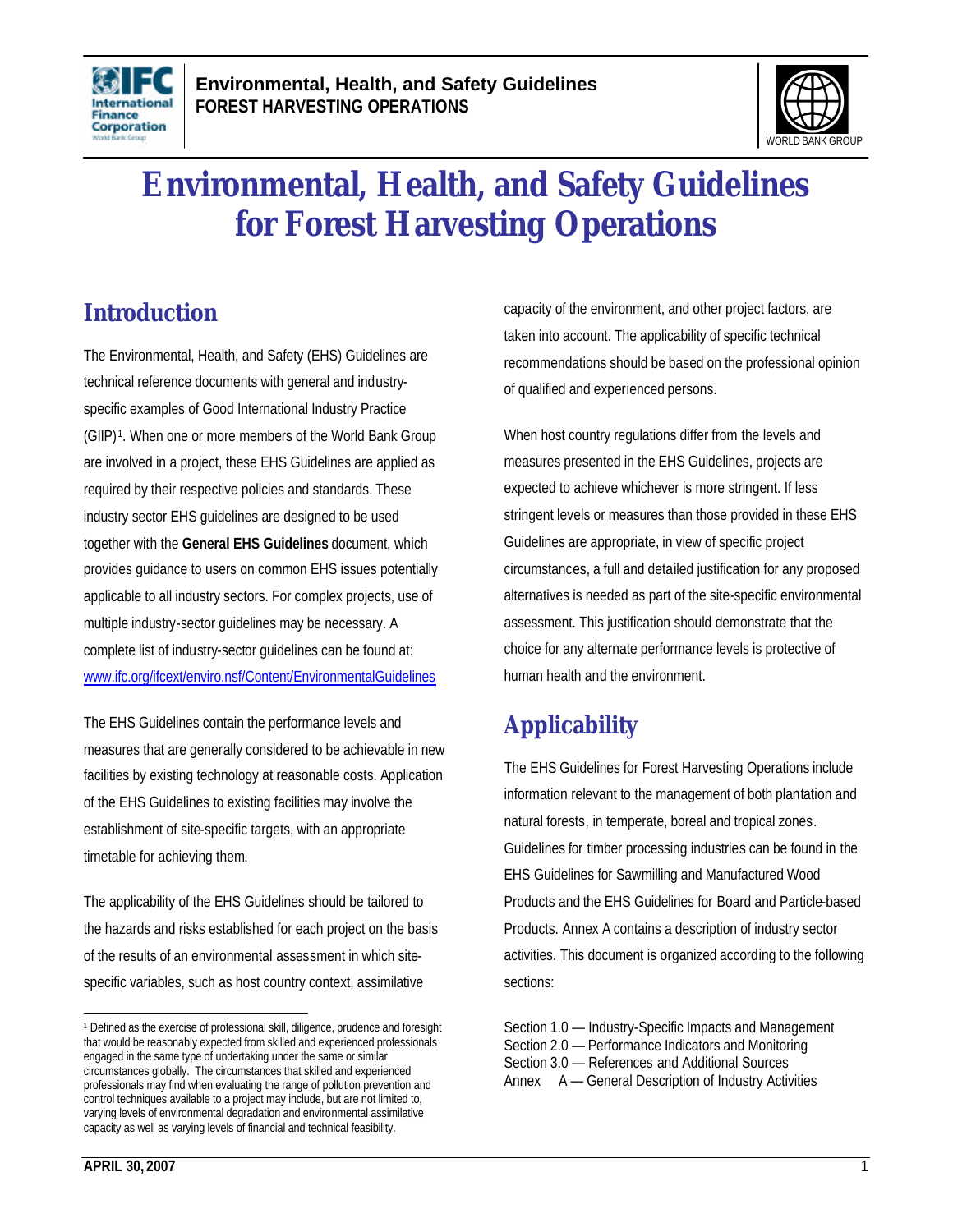



### **1.0 Industry-Specific Impacts and Management**

The following section provides a summary of EHS issues associated with forestry management which occur during the operational phase, along with recommendations for their management. Recommendations for the management of EHS issues common to most large industrial activities during the construction and decommissioning phases are provided in the **General EHS Guidelines**.

### **1.1 Environment**

The following guidance on environmental impacts from forestry management practices is divided between recommendations applicable to operations in **plantation forests** and those applicable to **managed natural forests**. 2

Market demands that forest products originate from sustainablymanaged natural and plantation forest operations have resulted in the creation of specific forest certification systems to demonstrate that internationally-acceptable standards of forest management are met. <sup>3</sup> These systems generally have formal standards, based on internationally-acceptable principles and criteria for sustainable forest management, and usually include the following:

- compliance with relevant law
- respect for any customary land tenure and use rights of indigenous peoples
- measures for community and stakeholder engagement
- conservation of biodiversity and protection of critical habitat
- maintenance of environmentally-sound multiple benefits from the forest
- prevention or minimization of adverse environmental and social impacts
- effective forest management planning
- active monitoring and assessment of relevant forest management areas

Forest sector enterprises may be encouraged or required by regulatory bodies or financial institutions, to obtain such certification as a condition of operation, and such certification is also increasingly being viewed as necessary for access to international or national markets. 4

Environmental issues in forest harvesting operations primarily include the following:

- Habitat alteration and loss of biodiversity
- Water quality
- Soil productivity
- Hazardous materials management
- Visual impact

1

#### **Habitat Alteration and Loss of Biodiversity**

The establishment of plantation forests and subsequent timber harvesting activities involves the replacement of the existing vegetation cover with native and/or non-native species (see section on Invasive Species below), resulting in the potential

<sup>2</sup> Natural forests, for the purposes of this document, apply to forests where the principal characteristics of natural forests ecosystems (e.g. complexity, structure, and diversity) are present. Plantations are forests where most of these principal characteristics of natural forests ecosystems are not present. <sup>3</sup> The most widely used sustainable forest management certification systems include the international system developed and implemented by the Forest Stewardship Council (http://www.fsc.org/en/), and the Programme for the Endorsement of Forest Certification (PEFC – http://www.pefc.org/internet/html/ ), which endorses nationally-based forest management standards as meeting international principles and criteria. Further information is also available from the World Bank Forest Certification Assessment Guide (http://www.worldbank.org/)

<sup>&</sup>lt;sup>4</sup> The operator will ensure that all natural forests and plantations over which they have management control are independently certified as meeting standards compatible with internationally accepted principles and criteria for sustainable forest management. Where a pre-assessment determines that the operation does not yet meet the requirements of such an independent forest certification system, the operator will develop and adhere to a time-bound, phased action plan for achieving such certification.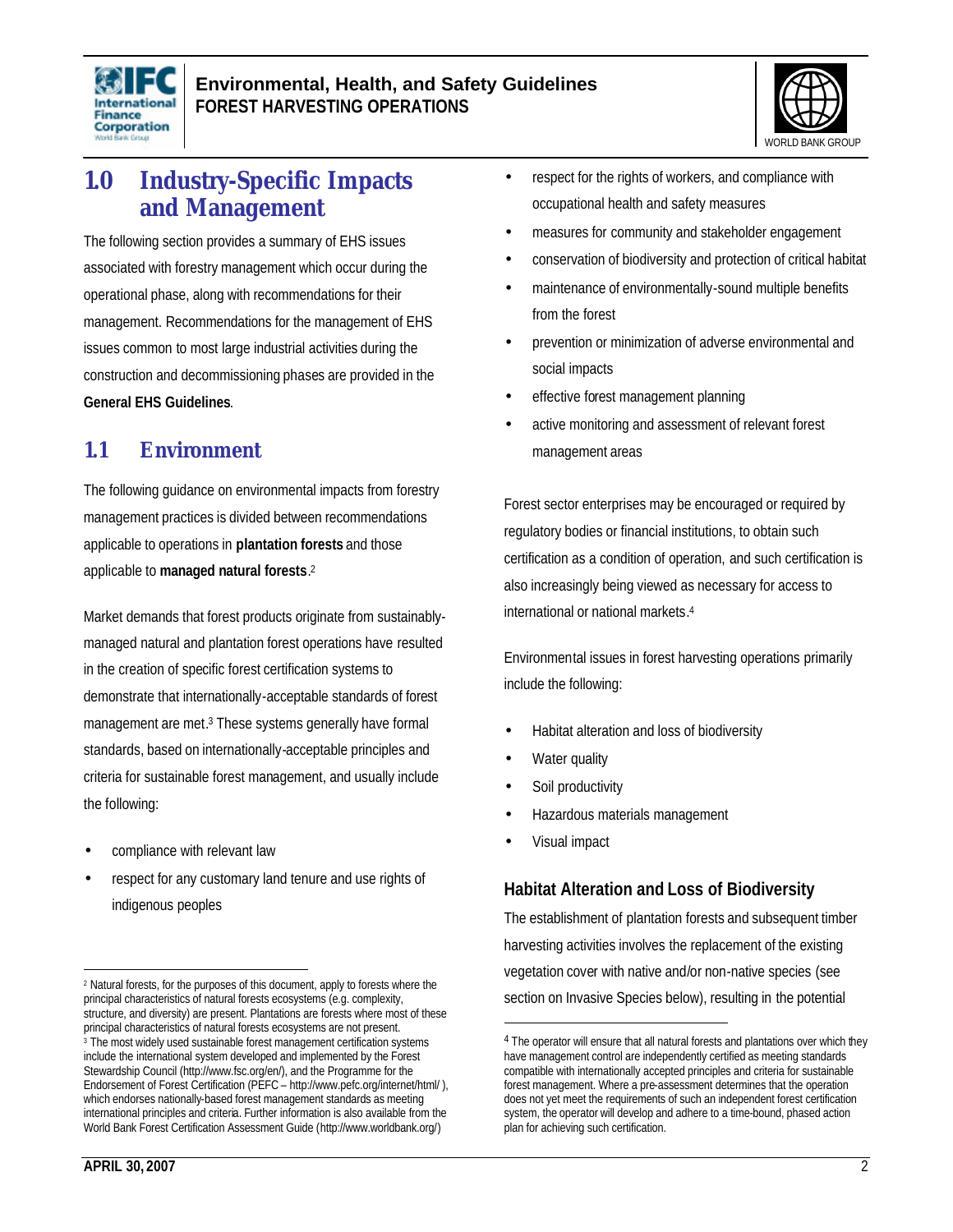



loss of habitat diversity and a corresponding loss of wildlife and plant species.

Loss of biodiversity in managed natural forests may be caused by several factors. Certain species of plants and animals may be unable to tolerate the disturbance caused by forest management and harvesting activities, and subsequently leave the area. Other species may not survive habitat modifications caused by forest harvesting practices: for example, canopy dependent species may be unable to cross road openings and become cut off from a resource critical to their survival.

Recommendations to control and prevent loss of biodiversity common to both **plantations and managed natural forests** include the following<sup>5</sup>:

- Leave (reserve) trees or groups of trees in the harvest concession for regeneration purposes, and provide den and nesting sites, food sources, cover, and travel corridors for wildlife, including raptors. Appropriate conservation of understory species, as well as snags, slash, and wood debris on site should also be considered to enhance wildlife habitat;
- Conserve and protect permanent seasonal habitat to ensure their use for migration, spawning, and rearing (see section on 'Water Quality' below);
- Manage riparian zones<sup>6</sup> to preserve water quality and wildlife habitat. Riparian zones should be connected with corridors of natural vegetation across watershed boundaries to allow for the movement of animals and plants;
- Canopy closure should be allowed over roads to maintain habitat continuity;
- Schedule harvesting activities to avoid breeding and nesting seasons for any critically endangered or endangered wildlife species;
- Natural vegetation in the forest management area should be managed to ensure a variety of successional stages;
- Roadside strips should be left vegetated with natural cover;
- Natural vegetation should not be treated with pesticides.

In addition, the following recommendations are specific to **managed natural forests:**

- Biodiversity reserves should be created, managed, and monitored, to protect critical natural habitat, and high conservation value forest as representative samples of existing ecosystems in their natural state;
- Long-term harvest planning should ensure that forestry operations are restricted to as small an area as possible and are not concentrated in one area for long periods of time;
- To minimize damage to the forest ecosystem during harvesting, the following concepts and practices are recommended:
	- o Development of a long-term forest management plan<sup>7</sup>;
	- o Plan choice of logging systems (e.g. harvesting techniques and equipment) taking into consideration specific terrain characteristics, road location and design, soil erosion risk, effects to soil productivity, among other established forest management objectives
	- o Pre-harvest resource inventories to map all trees over a specified diameter at breast height (cm DBH) in the stand (depending on the nature of the stand);

l 5 Wisconsin Forest Management Guidelines (2003).

<sup>&</sup>lt;sup>6</sup> A transitional area between terrestrial and aquatic ecosystems, and adjacent to perennial and intermittent streams, lakes, and estuarine-marine shorelines. A riparian zone is characterized by gradients in biophysical conditions, ecological processes, and biota, through which surface and subsurface hydrology connect waterbodies with their adjacent uplands.

<sup>&</sup>lt;sup>7</sup> An example of issues covered as part of a forestry management plan is provided in Criteria 7 "Management Plan" of the Forest Stewardship Council Principles and Criteria for Forest Stewardship, available at http://www.fscus.org/images/documents/FSC\_Principles\_Criteria.pdf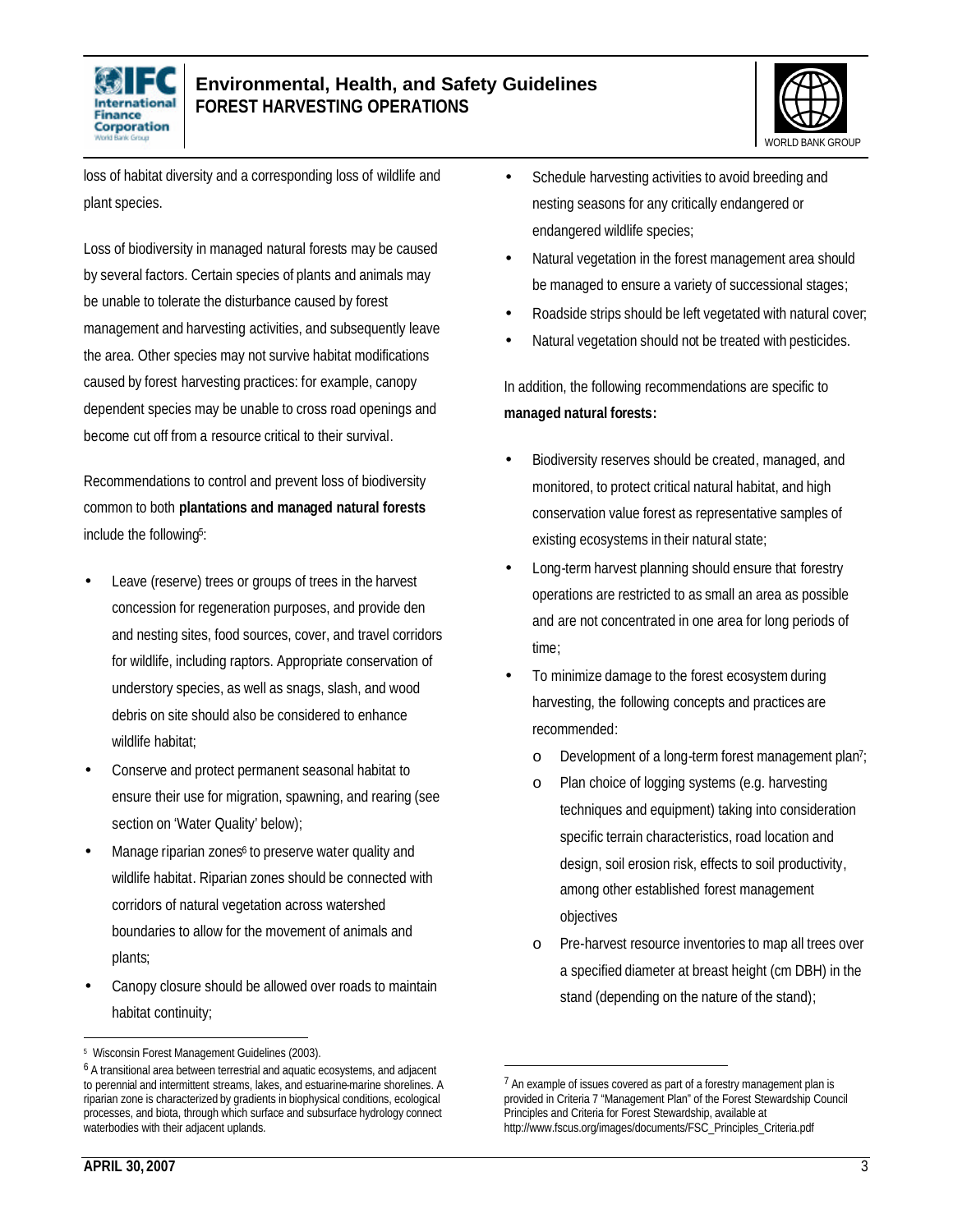



- o Identification, mapping, and directional felling prescriptions of all trees selected for harvest (generally practiced only in tropical forests);
- o Planning of access roads, skid trails, and log landings based on the distribution of the trees to be harvested in successive rotations. Planned routes and locations of road, skid trail, and landings should minimize impacts to soil and water resources (see sections on Water Quality and Road, Skid Trail, and Landings below). Skid trail routes should be identified on the ground prior to harvest, and felling activities should be conducted to maximize use of planned trails;
- o Cutting of vines prior to harvest where vines connect tree crowns (generally practiced only in tropical forests);
- o Directional felling by trained crews to minimize canopy damage and distance to skid trails. Cutting stumps low to the ground and optimizing crosscutting of tree stems to maximize yield;
- o Avoidance of large canopy holes by limiting proximity of trees to be harvested;
- o Use of low impact log hauling and extraction methods, such as cable hauling and log lifting. Ensure that ground skid machines remain on skid trails as much as possible. Minimize damage to trunks of remaining trees by designating a limited number of bumper trees when skidding logs.<sup>8</sup>
- o Construction and maintenance of access roads that minimize impact on forest functions (see sections on Roads, Skid Trails, and Landings below);
- o Harvesting should be avoided on slopes with gradients in excess of 30 percent. Transport of logs on

slopes over 30 percent should be carried out using full or partial lifting cable systems.

In addition to the common points above, the following recommendations are specific to **plantation forests**:

- Diversity in plantation stands should be promoted (e.g. multi-age and multi-species, varying size and spatial distribution of compartments (blocks));<sup>9</sup>
- Before converting land to plantation forest, the project area should be surveyed to identify, categorize, and delineate natural and modified habitat types and ascertain their biodiversity value at the regional or national level;
- Ensure that any natural or modified habitat to be converted to plantation forest does not contain critical habitat , including known habitat of critically endangered or endangered species, or important wildlife breeding, feeding, and staging areas<sup>10</sup>;
- Identify the presence of critically endangered or endangered species in areas already used for plantation forest and ensure that their habitat is appropriately managed;
- Set aside any identified critical habitat for biodiversity conservation purposes and for eventual restoration of the natural forest cover.

#### *Exotic Species*

1

Intentional or accidental introduction of alien, or non-native, species of flora and fauna into areas where they are not normally found can be a significant threat to biodiversity, since some alien species can become invasive, spreading rapidly and out-competing native species. Forest operators should not intentionally introduce any new alien species (not currently

<sup>&</sup>lt;sup>8</sup> Further good practice guidance on extraction techniques for forwarders, ground skidding equipment, winching, cable systems, aerial systems (e.g. helicopters, balloons), and water transport can be found in the Food and Agriculture Organization (FAO), Code of Model Forestry Practices. Available at: http://www.fao.org/docrep/V6530E/V6530E00.htm

<sup>&</sup>lt;sup>9</sup> An area of land or timber that has been defined for management purposes. One compartment or block may be composed of stands of different species and ages.

<sup>&</sup>lt;sup>10</sup> Unused roads and skid trails should be closed to reduce their utilization by poachers and bush meat hunters.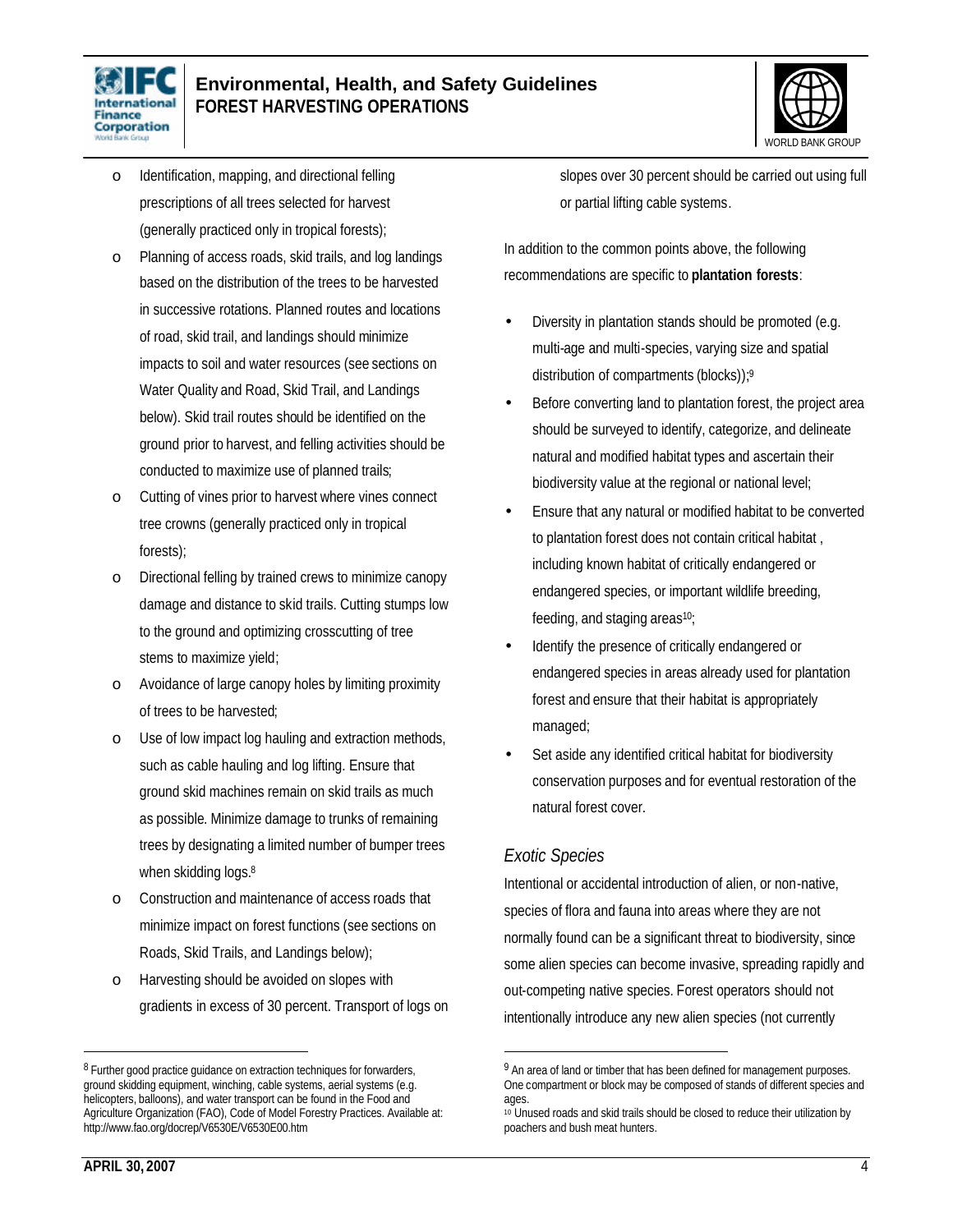



established in the country or region of the project) unless this is carried out in accordance with the existing regulatory framework for such introduction, if such framework is present, or is subject to a risk assessment (as part of the Social and Environmental Assessment) to determine the potential for invasive behavior. Operators will not deliberately introduce any alien species with a high risk of invasive behavior or any known invasive species, and will exercise diligence to prevent accidental or unintended introductions. Operators should also take precautions to prevent the spread of existing exotic species as a result of forestry operations. Management techniques include procedures to ensure that equipment (e.g. trucks, skid machines) are power washed prior to moving from an infested area to an un-infested area.

#### *Resource Sustainability for Tropical Forests*

Little is known about the growth rates of trees in natural mixed forests, particularly in tropical regions, to inform forest management practices. Resource use in such areas is typically not based on scientific measurements of growth. In many cases, species are over-harvested and may be driven to extinction.

Recommendations to improve resource sustainability include the following:

- To ensure sustainable rates of harvesting, per hectare harvesting practices should be set on the basis of a scientific understanding of the regeneration success, growth rates, and distribution of the species in question;
- Forest managers should use as wide a range of tree species as possible;
- Minimum diameter limits should be set with consideration of the existing density and diameter of target species in the stand;
- Understory clearing should be avoided;
- Felling cycles should be set according to species regeneration studies, depending on local conditions.

#### **Water Quality** <sup>11</sup>

Forest operations (e.g. timber harvesting operations and road construction) may negatively impact water quantity and quality of streams, water bodies, and ground water resulting in seasonal hydrologic changes and potential negative impacts on downstream river biota, communities, and fisheries. Impacts to water quality may result from erosion and accumulation of sediment and organic debris in water bodies (e.g. at stream crossings of forest roads and skid trails); chemical contamination (e.g. from use of pesticides, fuels, lubricants, and coolants); increased nutrient loads (e.g. from erosion and use of fertilizers); and changes to temperature levels and stream flows which may affect fish and aquatic biota populations. Impacts to water quantity and timing of flows may occur due to the amount and spatial distribution of vegetation removed in response to the precipitation regime and remaining ecosystem processes. Preventing direct, adverse impacts to water resources and maintaining riparian zones is critical to protect water quality and quantity, in addition to aquatic and terrestrial forest habitats.

Recommended techniques to prevent and control impacts to water quality and quantity, riparian zones, and wetlands **common to both plantation and managed natural forests** include the following:

- Implementation of a riparian management zone (RMZ) plan. RMZs are typically established on the border of water bodies (e.g. lakes, navigable perennial/intermittent streams, non-navigable streams) to provide a buffer zone to protect water bodies.
	- o Locate roads, skid trails, and landings outside RMZs and wetlands

1

<sup>&</sup>lt;sup>11</sup> This section on water quality is adapted from guidance available in FAO (1996) and Wisconsin Forest Management Guidelines (2003).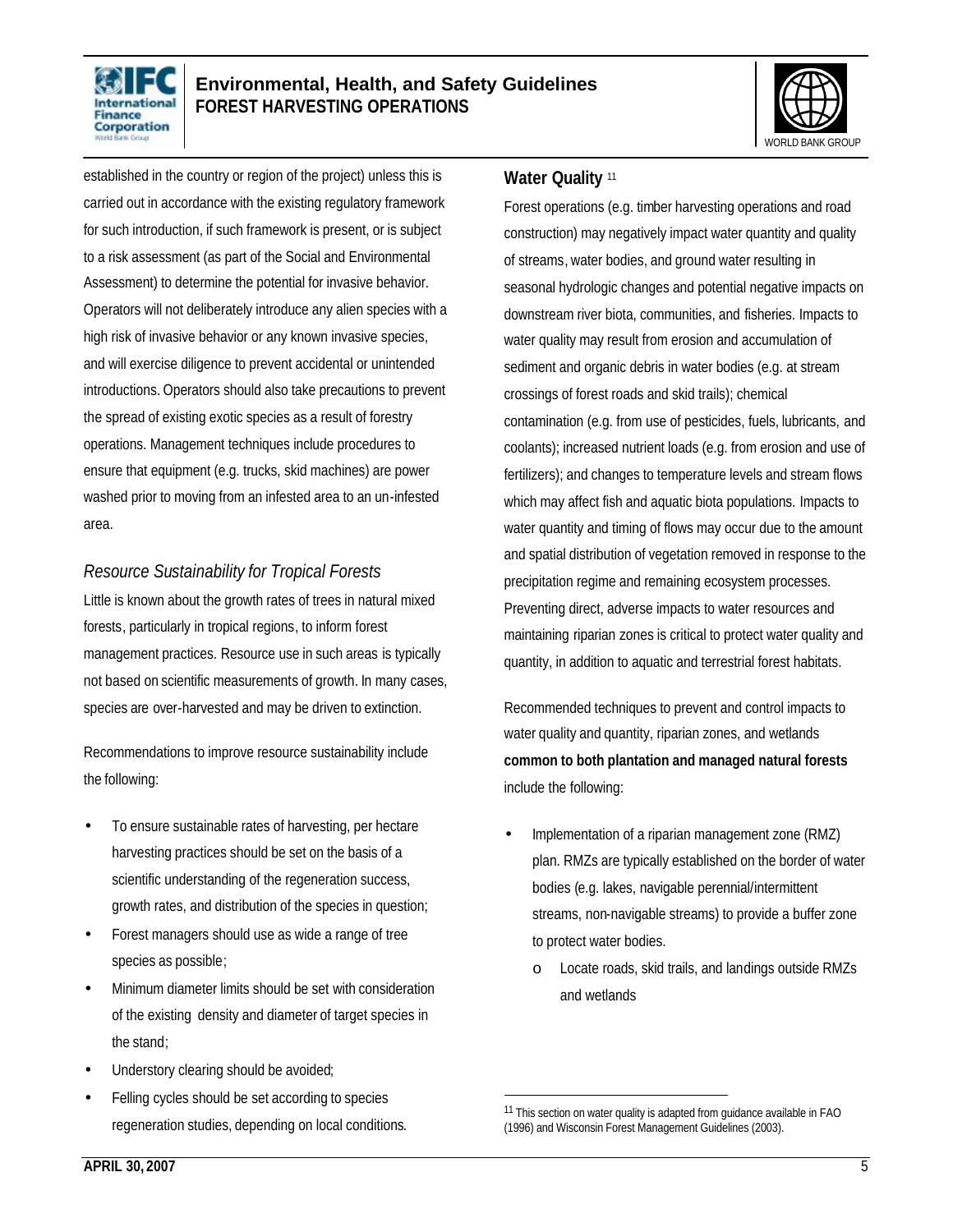



- o Where appropriate, slash and debris should be stockpiled above the high water mark to prevent materials from entering lakes, streams, and wetlands
- o Avoid soil exposure and compaction to protect ground vegetation and the duff layer by avoiding the operation of wheeled or tracked harvesting equipment in proximity to the ordinary high-water mark for lakes and navigable perennial streams except on roads or at stream crossings.
- o Minimize the number and size of stream crossings for vehicle movement within the RMZ. Where crossings are necessary, implement good practices including use of bridges, hardened fords, pipe culverts etc. (see sections on Roads, Skid Trails and Landing below). Stabilize bare soils on beds, banks and approaches to prevent sedimentation
- Prevent or limit disturbance to water resources during the planning phase;
- Maintain functional floodplains to accommodate common overbank flows. For areas at risk of downstream flooding, develop contingency plans to protect people and highly valued resources;
- Restore or rehabilitate disturbed sites to desired ecological conditions prior to completing or decommissioning project operations and facilities. This should include installing water bars on skid trails and restoration of landings (e.g. ripping and seeding to natural vegetation.)

In addition to the above, the following recommendations are specific to **managed natural forests**:

• Minimize vehicular movement over perennial and intermittent streams, and wetland areas. Vehicles should not be allowed to cross or move in unprotected streambeds. Where crossing is necessary, a right angle approach should be used in addition to use of bridges,

hardened fords, pipe culverts, and other techniques to minimize impacts to stream banks, flow, and water quality;

- Maximize use of existing skid trails and landings, and ensure that runoff drainage does not empty directly into water bodies without diversions and sediment control (e.g. ditches, berms, and use of straw bales, silt fencing, and sediment traps);
- Minimize equipment use off-trail. Where necessary (e.g. wetlands and lowlands) employ low ground pressure equipment (e.g. wide tire or tracked machines);
- Use slash as a surfacing agent on skid trails. Slash may have to be removed at the end of operations in high fire risk areas ( e.g. spread elsewhere, chipped, or piled / burned). Soil rutting generated from equipment use should be filled in and treated with mulch and seed, soil tilth should be restored as practical, and runoff should be diverted to control sedimentation.

In addition to the common points above, the following recommendations are specific to **plantation forests**:

- Hydrological models should be used to estimate the impacts on stream flow and to modify plantation design accordingly;
- Measures should be taken to minimize erosion from bare soil surfaces. Full cultivation should be avoided and ripping, a technique used to break down a hard pan or stone line impediment, if required, should be carried out along the contour.

#### **Soil Erosion** <sup>12</sup>

Soil erosion in forests may result from natural causes (e.g. wind and rain), timber harvesting operations, and from construction and use of road infrastructure. Plantations typically operate on a

 $\overline{a}$ 12 The sections on roads, skid trails / landings, and stream crossings are based on guidance adapted from FAO (1996) and Wisconsin Forest Management Guidelines (2003).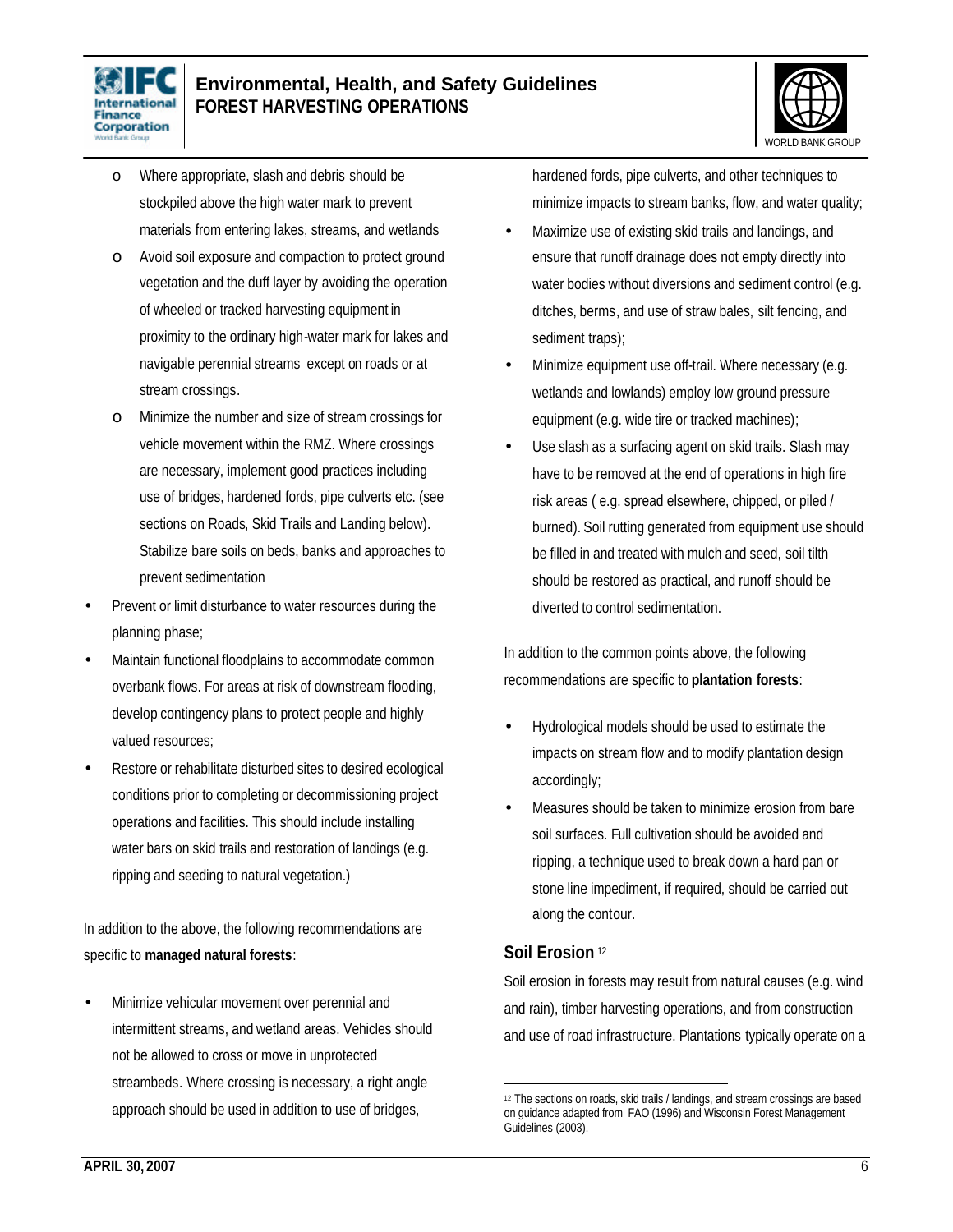



rotational, clear felling basis, and reduced vegetative cover immediately following the final harvest will expose soil to erosion from rain and wind. Ripping may also lead to water channeling and large-scale erosion. Stacking of brush and slash and use of extraction lanes may also act to funnel water down erodible channels. In natural forests, erosion of topsoil generally results when protective soil cover and anchoring roots have been removed. Further erosion may occur especially where largeleaved species (e.g. teak) funnel water onto bare soil surfaces. Unstable soils may be compromised by some forest management activities, causing mass wasting and debris flows on hillslopes during heavy rain events or under saturated soil conditions.

#### *Timber Harvesting*

Recommendations to control and prevent erosion during timber harvesting operations include the following:

- Forest cover should be reestablished as quickly as possible after clear felling. Temporary mulch or slash may be considered to protect erosive soils until desired vegetation has become reestablished.
- Compartment (block) areas should be minimized (as far as economically practical) to reduce the contiguous land area exposed to wind and rain. Compartments should typically not exceed 50 hectares;
- Harvesting operations should be timed to avoid the wet season, and exceptionally wet periods, when soils are saturated;
- Harvesting machinery and use of draught animals should be selected to minimize soil disturbance (e.g. compaction, rutting);
- On slopes exceeding 30 percent, cable extraction systems should be used to avoid use of vehicles on slopes susceptible to erosion;
- Slash and debris should be stacked along the contour.

#### *Roads*

Road construction, operation, and maintenance activities may cause significant erosion and adversely affect water quality. Cutting and filling activities during road construction may disrupt subsurface hydrologic flow, and bringing water to the surface in new areas or destabilizing sensitive hill slopes which may cause slope failures. Road surfaces may allow water to flow without restriction, resulting in accelerated surface erosion, channel scouring and transport of sediment loads transport to water bodies.

In most natural forest operations in the tropics, large trees are extracted along single use roads or skid trails. Skid trails often have a much higher impact than roads as their positioning may be poorly planned due to their limited utility. In extreme cases, they may become deeply incised or pass through permanent watercourses. In tropical situations where poor road design restricts drainage, this can lead to permanent flooding of the forest, which typically results in the death of large areas of forest. Roads in natural forests may create similar impacts as in plantation systems, but may also directly inhibit the movement of animals.

Recommendations to control and prevent impacts to water quality and habitat from the construction, operation, and maintenance of roads include the following:

- Planning and design phase issues prior to road construction, include:
	- o Maximize use of existing roads networks
	- o Consider future road uses at the design stage. This may include adjusting design considerations if roads are intended for longer term use beyond forestry applications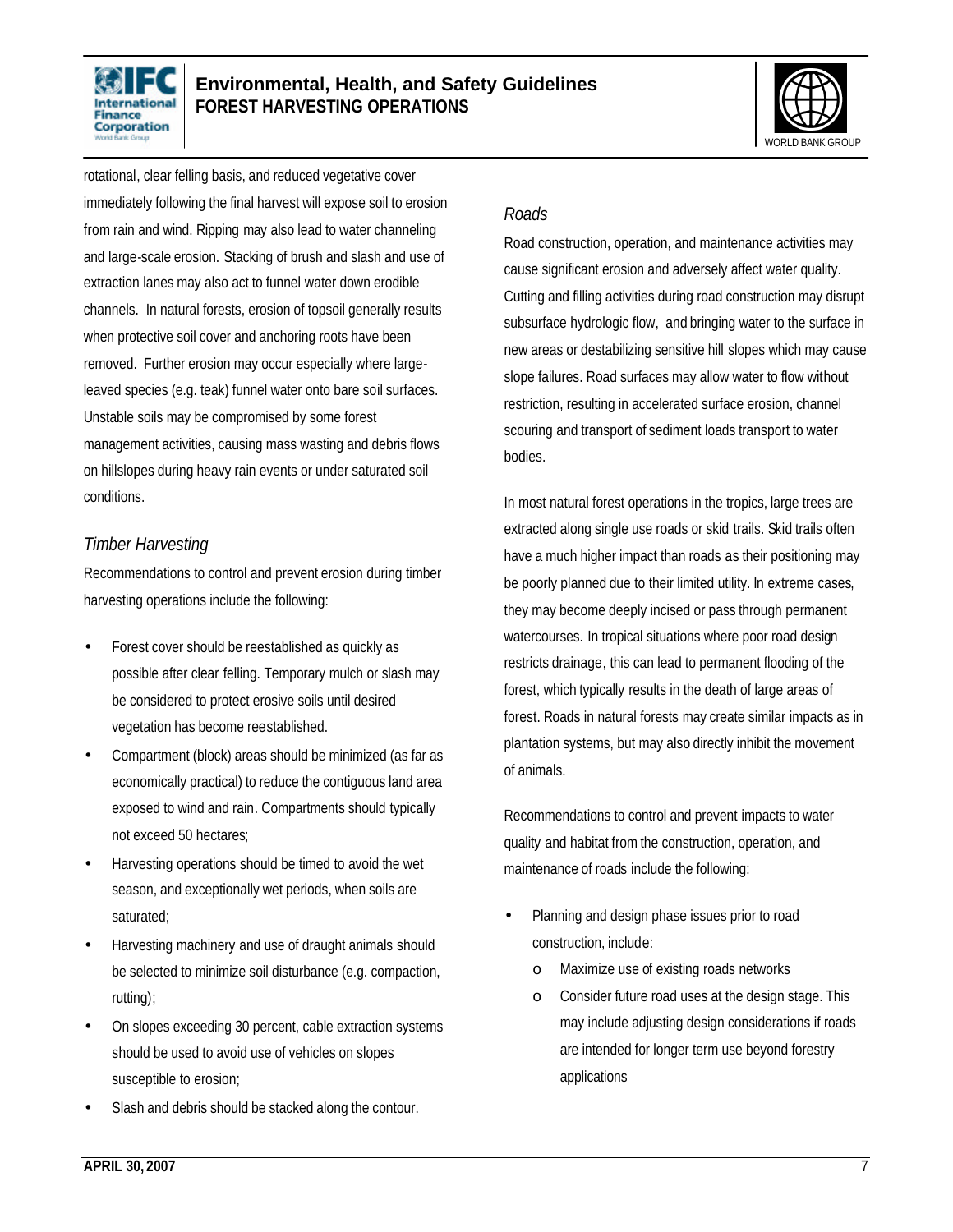



- o Design (e.g. width, surfacing) and construct roads for the type and intensity of anticipated traffic over the long term
- o Maximize use of temporary roads
- o Minimize number of stream crossings, and site road crossings in suitable locations (e.g. at stream locations with rocky beds and low banks)
- o Site roads on soil with good drainage capability, emphasizing high ridge routes and avoiding low valleys when possible
- o Locate roads outside RMZs and wetlands
- o Design road networks in advance to minimize road length and road density. Road widths should be minimized taking into consideration safety and transport requirements
- o Roads should be designed and sited so as not to act as dams allowing water to accumulate behind embankments
- o Allow canopy closure over roads to maintain habitat continuity
- Minimize cut and fill construction by following natural landscape route contours;
- Roads should not exceed a gradient of 10 percent, where possible, with 5 percent being the optimum gradient.
- Road drainage (e.g. water bars, dips, ditches and cross drains) should be constructed at appropriate intervals to drain water away from the road surface;
- Road surfaces should be shaped (e.g. convexinsloped, outsloped, or crowned) to ensure water runoff into appropriate drainage channels and vegetation and to eliminate channeling in ruts;
- Road-side drains should be diverted (e.g. through use of berms, ditches, or culverts) away from the road into vegetation at regular intervals. Outflow drainage areas may benefit from use of mulch, seed, dry wells, rock aprons and other soil stabilization measures. Drains should not empty

directly into watercourses, and should be capable of handling local rainfall and runoff conditions. Drains should be maintained as needed to accommodate expected flows;

- Gravel or other surfacing should be considered on steep road slopes and tight corners;
- Burying of debris in the road base should be avoided, as it may result in uneven surfaces and holes leading to erosion. Roads should be compacted prior to use.

Where construction of roads is unavoidable, recommended techniques to prevent and control impacts for roads include:

- Roads should be designed and constructed (e.g. placement of fill) to prevent or limit disruption to aquatic and terrestrial habitat and wildlife (e.g. nesting and breeding areas) in wetlands and riparian areas;
- Road approaches to the wetland should be constructed at an upward angle to minimize drainage of road runoff into the wetland;
- Landing areas should not be constructed in wetlands;
- Cross drainage (e.g. culverts, bridges, permeable road materials etc.) should be installed to minimize disruption to natural water flow through the wetland area;
- Vehicle activities should remain on firm ground, if possible, to avoid rutting. Use of low pressure equipment (e.g. machines with wide tires and/or tracks) and mats/corduroy on skid trails is preferable, and activities should be halted if rutting becomes excessive.

During road maintenance, the following recommended prevention and control measures should be considered:

- Establish a regular maintenance inspection schedule
- Clear debris from ditches and other drainage structures
- Grade road surfaces to maintain drainage contour, and fill holes promptly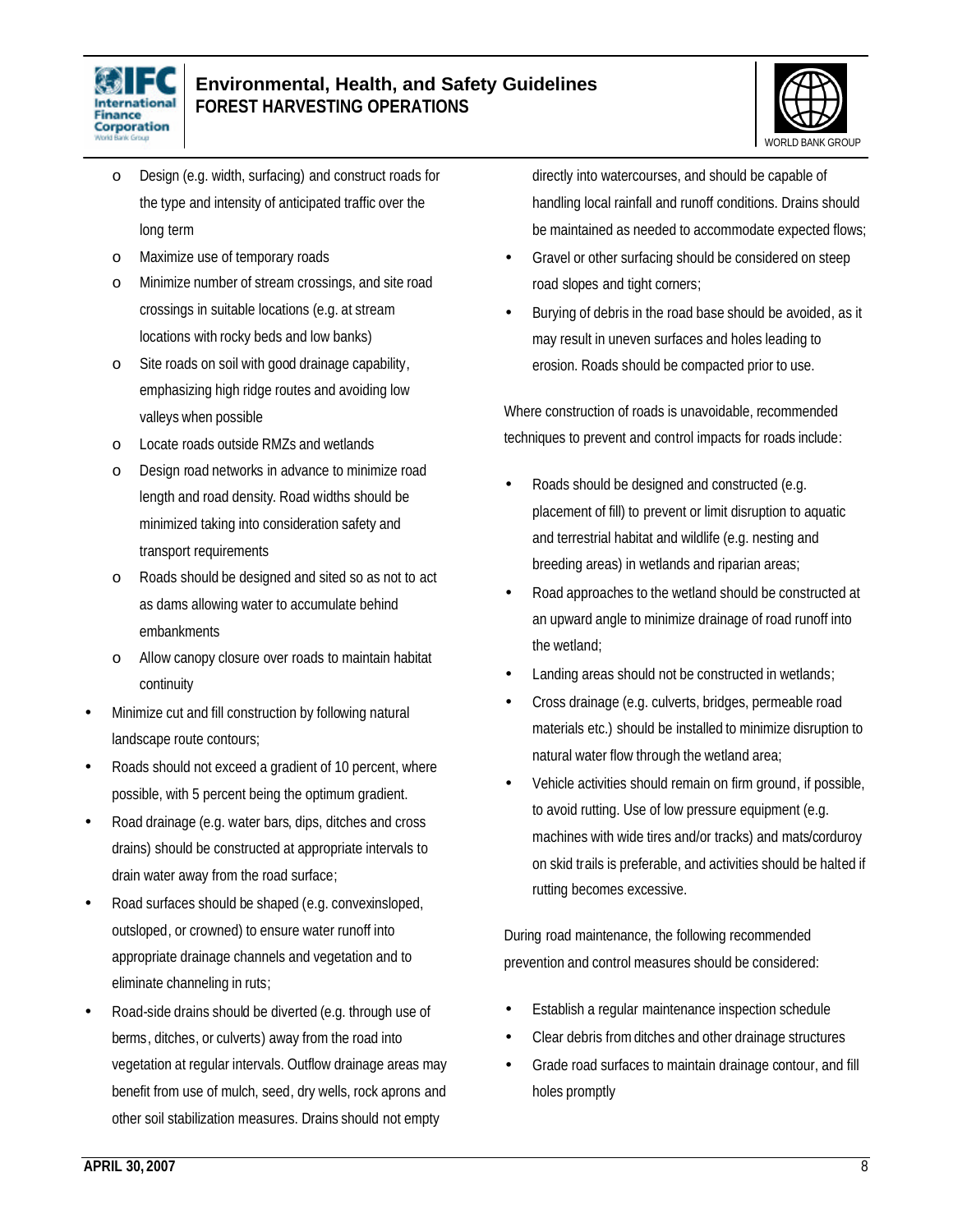



If dust control measures are applied, ensure that runoff will not adversely impact water quality in surrounding water bodies and groundwater

Techniques to prevent and control impacts during road closure include the following:

- Dirt roads should be tilled and re-vegetated with an appropriate short cover, preferably with native species, if likely to remain unused for some time; Periodic road drainage may need to be added to adequately prevent concentrated flow from eroding the road surface or fill slopes in areas where surface topography is not completely restored.
- Temporary drainage and stream crossings structures should be removed;
- Grading and other techniques should be employed to ensure long term drainage from road surface;
- Install water bars and drainage diversion structures as necessary;
- Access to closed roads should be prevented to discourage use by general public, and to impede uncontrolled timber harvest and poachers.

#### *Skid Trails and Landings*

Recommended techniques to prevent and control impacts from landings and skid trails include the following:

- Locate skid trails and landings outside RMZs and wetlands. Skid trail routes should be established prior to the harvest and felling activities should be conducted to maximize use of planned trails;
- Landings should be located in areas with good drainage, and should be sloped slightly to direct runoff to diversion channels emptying into shrub vegetation or other runoff filtering mechanisms;
- Landings may require periodic dust control (e.g. use of water), and should be tilled and revegetated (and ripped, if necessary due to compaction) after use;
- Skid trails should be as straight as possible, curving only to climb elevations in excess of approximately 30 degrees of slope;
- A designated set of skid trails should be reused to the maximum extent possible. Skidding should be halted in very wet conditions to prevent erosion;
- Use of the skidder blade to construct skid trails should be minimized. Trail brush should be laid on the skid trail, and stumps should be cut to ground level.

#### *Stream Crossings*

For stream crossings, the following recommended prevention and control measures should be considered:

- Minimize vehicular movement over perennial and intermittent streams, and wetland areas. Where crossing is necessary, a right angle approach should be used in addition to use of bridges, fords, pipe culverts, and other techniques to minimize impacts to stream banks, flow, water quality.
- Crossing structures (e.g. bridges, culverts, fords) should be designed to withstand peak flows of high intensity storms, and ensure that movement of aquatic species is not impaired;
- Vehicle movement over unprotected streambeds should be prevented. Skid trails should not cross streams or gullies. If crossing is necessary, a hard rock stream bottom is preferable;
- Road drainage should be diverted to vegetation and not into the stream;
- Approaches to crossing should be stabilized with aggregate to avoid increased sediment entering the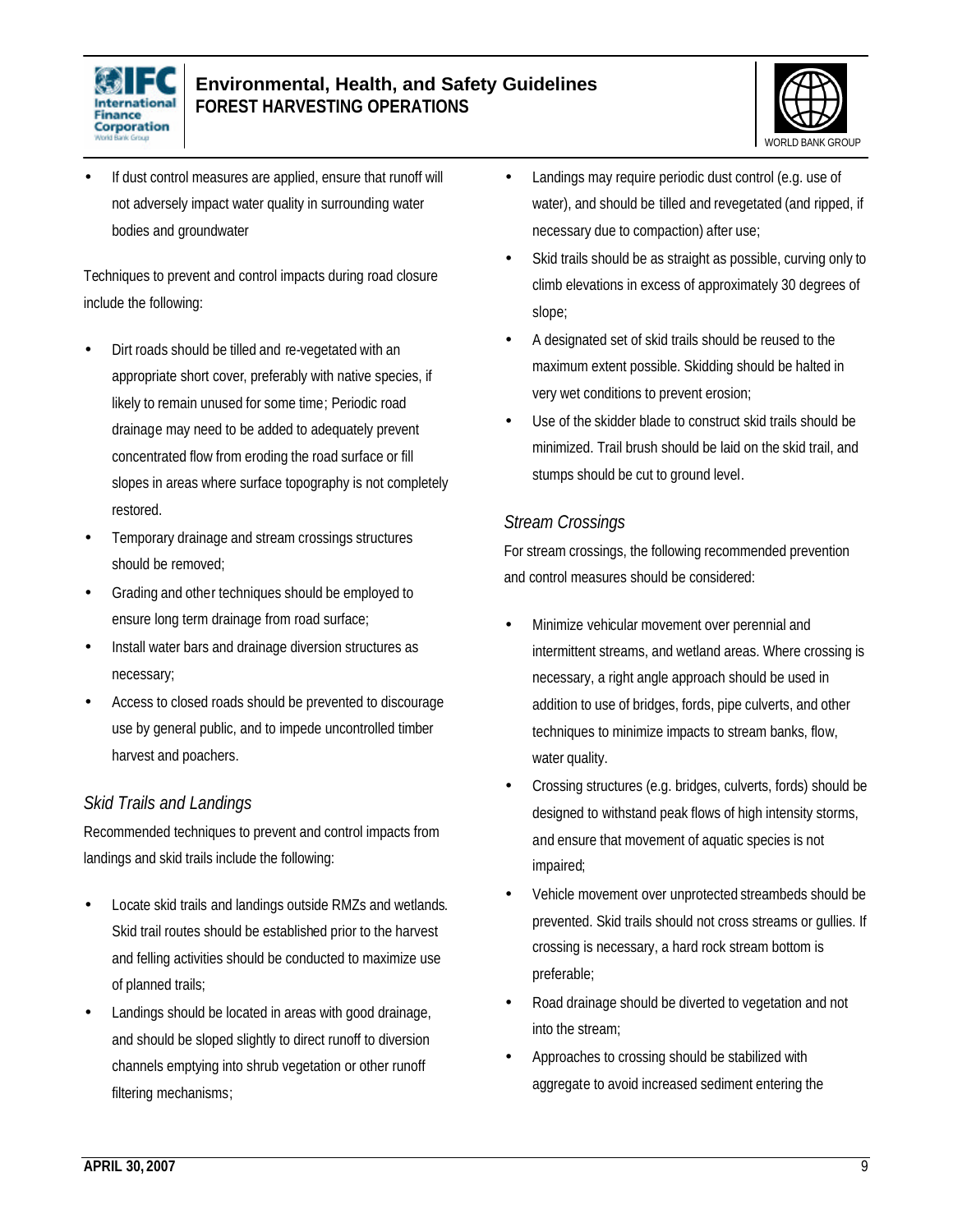



stream. Stabilize soil at stream banks of crossing though use of mulch and seed, silt fences, and straw bales.

### **Soil Productivity**

Soil productivity is integral to the sustainability of timber harvesting and the overall health of forest ecosystems and wildlife. Forest harvest operations and road construction may result in physical impacts to soil including compaction, rutting, displacement, and erosion impacts (see sections on Soil Erosion and Roads, Skid Trails, and Landings above). Impacts to the chemical properties of soil may include changes to the pH level and nutrient balance. Impacts to the biological properties of soil may include changes to microflora and microfauna populations that are critical to soil formulation, decomposition services, and nutrient cycling to promote tree growth (e.g. mycorrizhae).

In addition to the above management recommendations for soil erosion, measures to manage soil productivity include the following:

- Time forestry operations to avoid periods when ground is saturated (e.g. in early spring and immediately after heavy rainfalls);
- Minimize land use for landings, roads, skid trails and consider use of low ground pressure equipment and use of slash cover on skid trails;
- Incorporate soil productivity and nutrient cycles as part of harvest planning and management considerations;
- Rutting on roads and skid trails should be repaired on an ongoing basis to prevent formation of gullies;
- Avoid excessive mechanical site preparation prior to replanting / seeding that removes excessive amounts of soil moisture and the protective duff layer;
- Slash should be scattered on the site to provide shelter and organic matter for seedlings;

Consider addition of nutrients to soil as indicated by integrated nutrient management strategies (INM). Nutrients may be added to forest plantations at the time of replanting, if necessary to address nutrient depletion. INM should aim to optimize yield while maintaining and improving the soil nutrient status, and avoiding contamination of groundwater resources and eutrophication of surface water resources from runoff and leaching of excess nutrients.

#### **Hazardous Materials Management**

#### *Use of Fuels and Lubricants*

Forestry operations and road construction involves the use of machinery, vehicles, and related fuels, lubricants, and other materials which may cause negative impacts if accidentally spilled. Logging equipment should not be washed near streams to prevent entry of hazardous materials into water bodies. Replacement of oil / hydraulic fluids should not be undertaken in sensitive areas, and used fluids should be managed properly. Recommendations to control and prevent fuel and chemical contamination, including guidance on storage and disposal of wastes, are provided in the **General EHS Guidelines**.

#### *Use of Pesticides*

Pests and their management are an integral part of forest management. Decisions about pesticide use should be made in the context of pest and forest management objectives and goals. Pesticides may be needed to protect the establishment and growth, or maintenance, of desired species or conditions in the forest. Pesticide use may be extensive to deter wood boring insects from damaging stockpiled wood prior to removal from the forest concession. Because forest pests are part of the forest ecosystem, any attempt to suppress pest with extensive pesticide use will undoubtedly influence the other components of the ecosystem. The use of pesticide may be justified for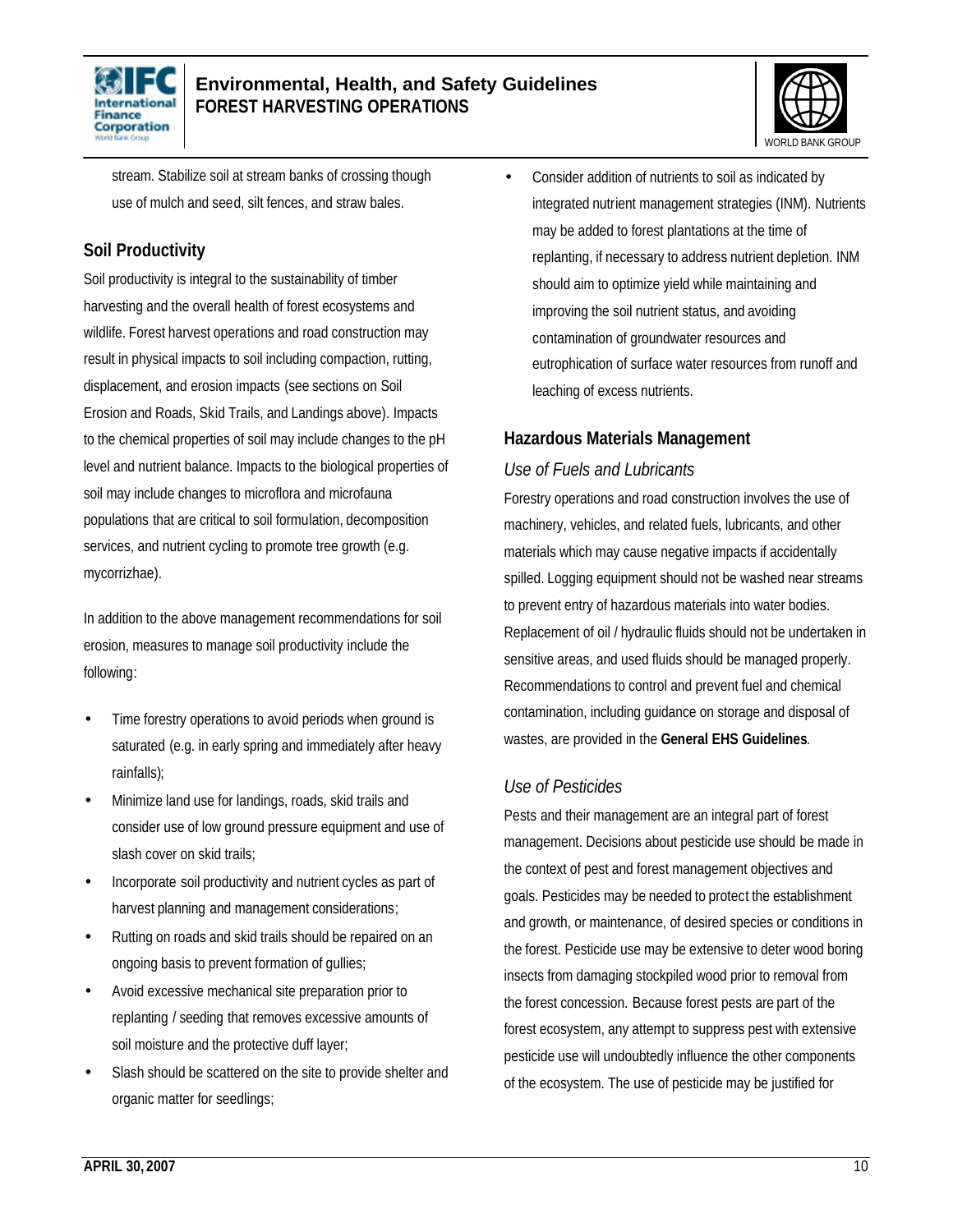



*plantation* forest operations, whereas their use in *managed natural forests* is primarily limited to localized uses.

The primary aim of pest management should not be to eradicate all organisms or species, but to manage pests and diseases that may negatively affect desired forest species so that they remain at a level that is under an economically and environmentally damaging threshold. Pesticides should be managed to avoid their migration into off-site land or water environments by establishing their use as part of an Integrated Pest Management (IPM) strategy and a documented Pest Management Plan (PMP). The following stages should be considered when designing and implementing an IPM strategy, giving preference to alternative pest management practices, with the use of synthetic chemical pesticides as a last option.

#### *Alternatives to Pesticide Application*

Where feasible, the following alternatives to pesticides should be considered:

- Provide those responsible for deciding on pesticides application with training in pest identification, weed identification, and field scouting;
- Use pest-resistant tree varieties;
- Use mechanical weed control and / or thermal weeding;
- Protect natural enemies of pests by providing a favorable habitat, such as bushes for nesting sites and other original vegetation that can house pest predators;
- Support and use beneficial organisms, such as insects, birds, mites, and microbial agents, to perform biological control of pests;
- Use mechanical controls such as traps, barriers, and light, to kill, relocate, or repel pests.

#### *Pesticide Application*

If pesticide application is warranted, users should take the following precautions to reduce the likelihood of environmental impacts:

- Train personnel to apply pesticides and ensure that personnel have received applicable certifications or equivalent training where such certifications are not required; 13
- Use pesticide according to the label provided by the manufacturer. The label provides the necessary information on recommended dosage and safe use of the pesticide;
- Apply pesticides based on criteria such as field observations of the target pest, weather data, time of treatment, and dosage, and maintain a pesticide logbook to record such information;
- Avoid the use of pesticides that fall under the World Health Organization Recommended Classification of Pesticides by Hazard Classes 1a and 1b;
- Avoid the use of pesticides that fall under the World Health Organization Recommended Classification of Pesticides by Hazard Class if the project host country lacks restrictions on distribution and use of these chemicals, or if they are likely to be accessible to personnel without proper training, equipment, and facilities to handle, store, apply, and dispose of these products properly;
- Avoid the use of pesticides listed in Annexes A and B of the Stockholm Convention, except under the conditions noted in the convention;<sup>14</sup>

<sup>13</sup> Examples of certification schemes are provided by the United States (US) Environmental Protection Agency (EPA) (2006), which classifies pesticides as either "unclassified" or "restricted" and requires workers that apply unclassified pesticides to be trained according to the Worker Protection Standard (40 CFR Part 170) for Agricultural Pesticides. It further requires restricted pesticides to be applied by or in the presence of a certified pesticide applicator.

<sup>14</sup> The Stockholm Convention on Persistent Organic Pollutants (2001).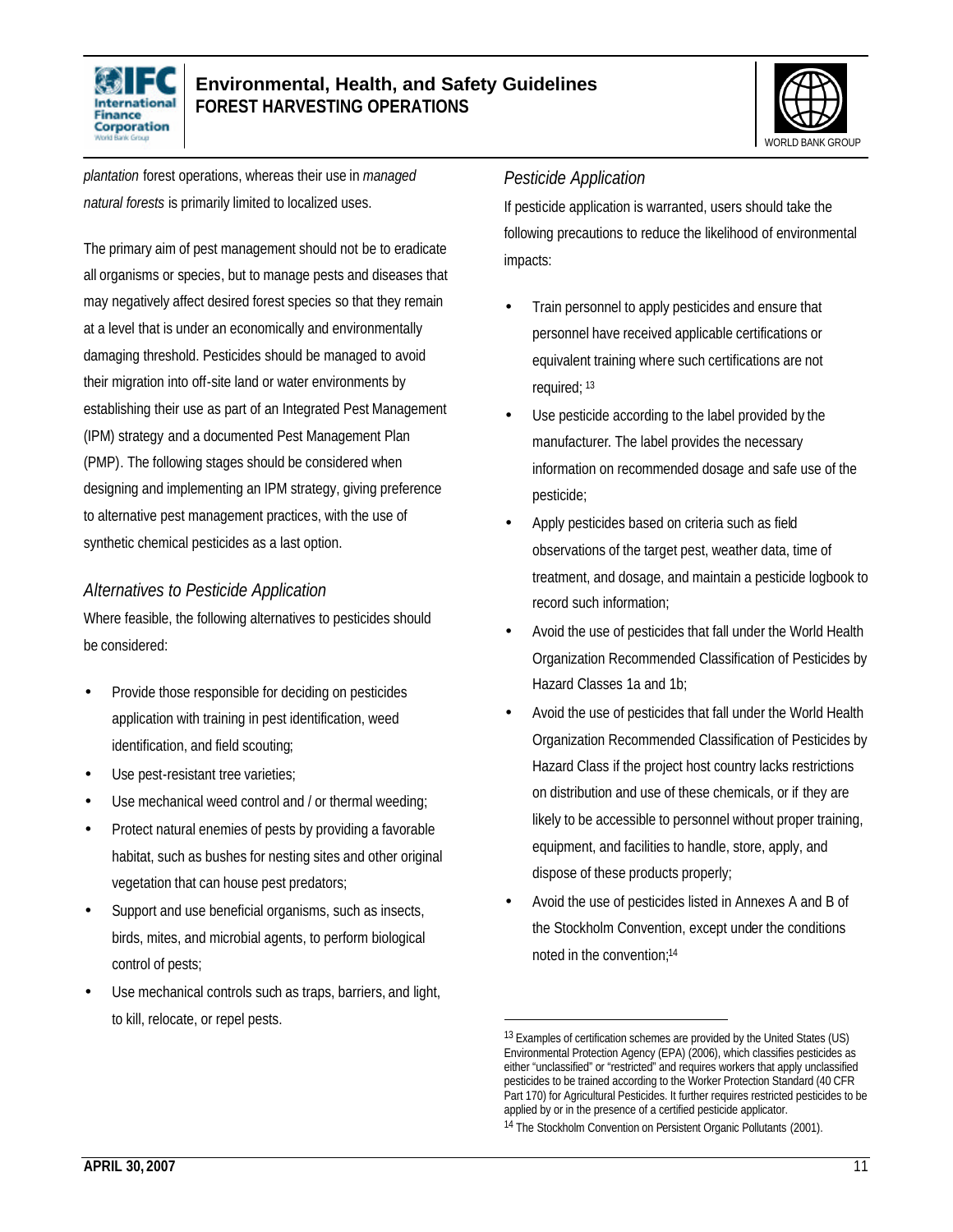



- Use only pesticides that are manufactured under license and registered and approved by the appropriate authority and in accordance with the Food and Agriculture Organization (FAO) International Code of Conduct on the Distribution and Use of Pesticides<sup>15</sup>;
- Use only pesticides that are labeled in accordance with international standards and norms, such as the FAO Revised Guidelines for Good Labeling Practice for Pesticides<sup>16</sup>;
- Select application technologies and practices designed to reduce unintentional drift or runoff only, and under controlled conditions;
- Maintain and calibrate pesticide application equipment in accordance with manufacturer's recommendations;
- Establish untreated buffer zones or strips along water sources, rivers, streams, ponds, lakes, and ditches to help protect water resources.

#### *Pesticide Handling and Storage*

To prevent, reduce, or control the potential contamination of soils, groundwater, or surface water resources, which may result from accidental spills during transfer, mixing, and storage, pesticides should be stored and handled in accordance with the recommendations for hazardous materials management in the **General EHS Guidelines**. Additional recommendations include the following:

• Store pesticides in their original packaging, in a dedicated, dry, cool, frost-free, and well aerated location that can be locked and properly identified with signs, with access limited to authorized people17. No human or animal food may be stored in this location. The store room should also be designed with spill containment measures and sited in

 $\overline{a}$ 

consideration of potential for contamination of soil and water resources;

- Mixing and transfer of pesticides should be undertaken by trained personnel in ventilated and well lit areas, using containers designed and dedicated for this purpose.
- Containers should not be used for any other purpose (e.g. drinking water). Contaminated containers should be handled as hazardous waste, and should be treated accordingly. Disposal of containers contaminated with pesticides should be done in a manner consistent with FAO guidelines and with manufacturer's directions;<sup>18</sup>
- Purchase and store no more pesticide than needed and rotate stock using a "first-in, first-out" principle so that pesticides do not become obsolete. <sup>19</sup> Additionally, the use of obsolete pesticides should be avoided under all circumstances;<sup>20</sup> A management plan that includes measures for the containment, storage and ultimate destruction of all obsolete stocks should be prepared in accordance to guidelines by FAO and consistent with country commitments under the Stockholm, Rotterdam and Basel Conventions.
- Collect rinse water from equipment cleaning for reuse (such as for the dilution of identical pesticides to concentrations used for application);
- Ensure that protective clothing worn during pesticide application is either cleaned or disposed of in an environmentally responsible manner
- Implement groundwater supply wellhead setbacks for pesticide application and storage
- Maintain records of pesticide use and effectiveness.

<sup>15</sup> FAO (2002c)

<sup>16</sup> FAO (2002c)

<sup>1</sup> <sup>18</sup> See FAO Guidelines for the Disposal of Waste Pesticides and Pesticide Containers.

<sup>19</sup> See FAO (1996).

<sup>20</sup> See the FAO publication on pesticide storage and stock control manual. FAO Pesticide Disposal Series No. 3 (1996).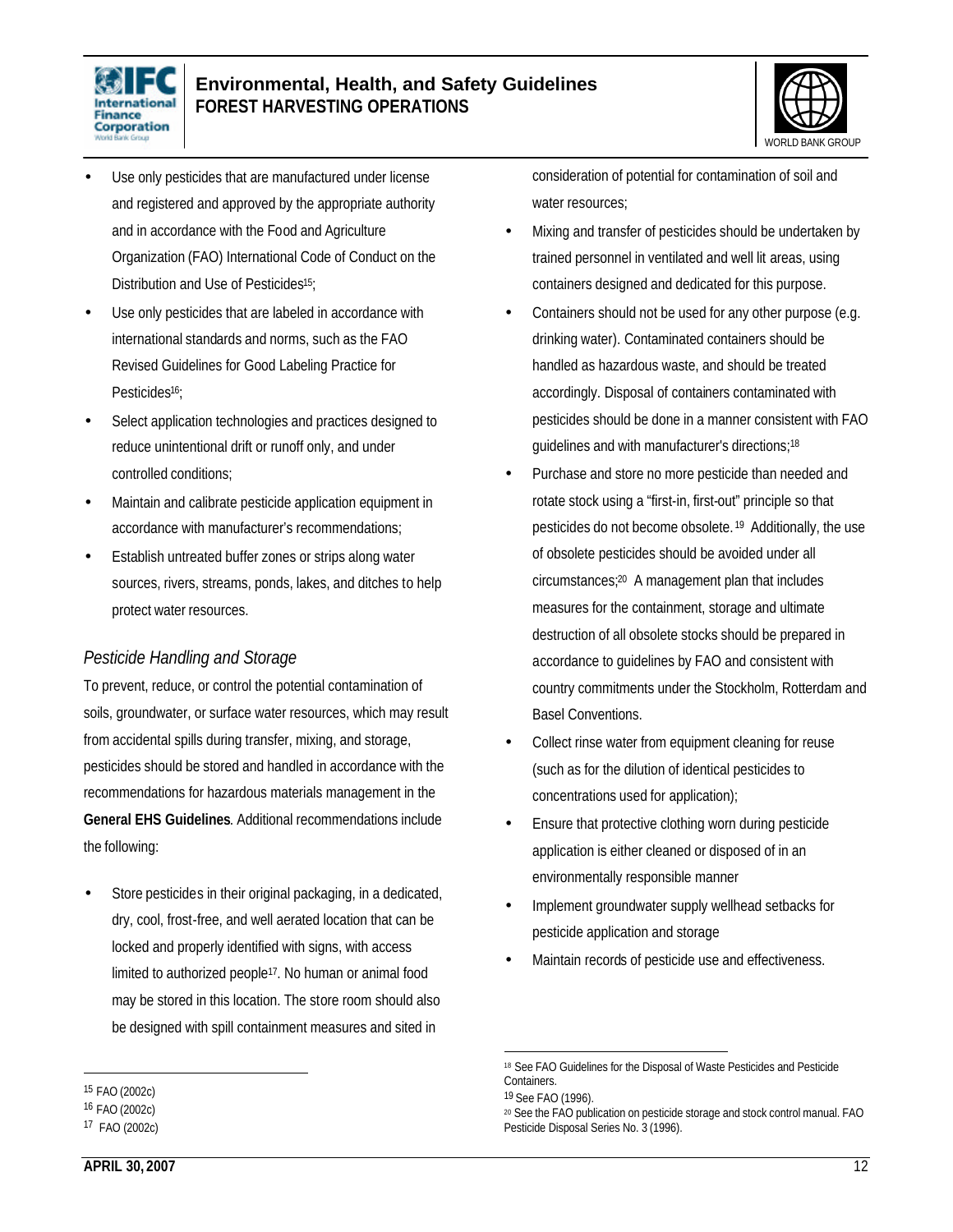



#### **Visual Impacts**

Forestry operations and road systems may result in negative visual impacts to resources associated with other uses of the forest (e.g. recreation, tourism).

Forest management recommendations to prevent and minimize negative visual impacts include the following:

- Identify potential visual impacts at the pre-harvest stage and incorporate strategies to prevent and/or mitigate into the forest management plan, including:
	- o Identify natural landscape features (e.g. topography) and avoid artificial harvest patterns where possible. Use GIS mapping and shaping techniques to ameliorate viewing duration and intensity when designing harvest boundaries in areas of visual sensitivity (e.g. provide a buffer of trees along the border between harvested areas and roads; break down and clear slash debris piles near roadways).
- Design road systems to meet the needs of visual quality as well as timber management, including:
	- o Minimize the number of exits onto sensitive roadways (e.g. travel or recreation routes);
	- o Locate roads and gravel pits to minimize visibility from scenic outlooks or water bodies;
	- o Use road curving to minimize straight visual site lines into the forest.

### **1.2 Occupational Health and Safety**

Occupational health and safety hazards in forestry projects primarily include the following:

- Physical hazards
- Noise and vibrations
- **Fire**
- Chemical hazards

#### **Physical Hazards**

Forest operations involve a number of activities that may result in severe physical injury to workers. Injury may result from improper use of chainsaws and axes or machetes during felling, crosscutting and debranching activities. Use of cables to extract logs may expose workers to injury from cable breakage under tension or the sudden release of loads. Falling trees and loose branches are a significant cause of injury, particularly when workers are engaged in clearing windthrow damage and other tree entanglements/hang-ups.

### *Cutting Equipment*

Recommendations to prevent and control injuries from cutting equipment include the following:

- Workers should be properly trained in the safe use of cutting equipment, including work group coordination and safety measures;
- Equipment should be properly maintained and include all necessary safety devices (e.g. blade guards on saws);
- Workers should be provided with, and required to use, all necessary personal protective equipment (e.g. gloves, footwear, protective clothing, helmets);
- On-site first aid equipment and trained personnel should be available, as well as procedures for emergency evacuation.

#### *Falling Trees and Cable Use for Log Extraction*

Recommendations to control and prevent injury related to falling trees and cable use include the following:

- No worker other than the chainsaw operator and an assistant should be within two tree lengths when trees are felled;
- Workers should be trained in clearance of windthrow before entering an affected area;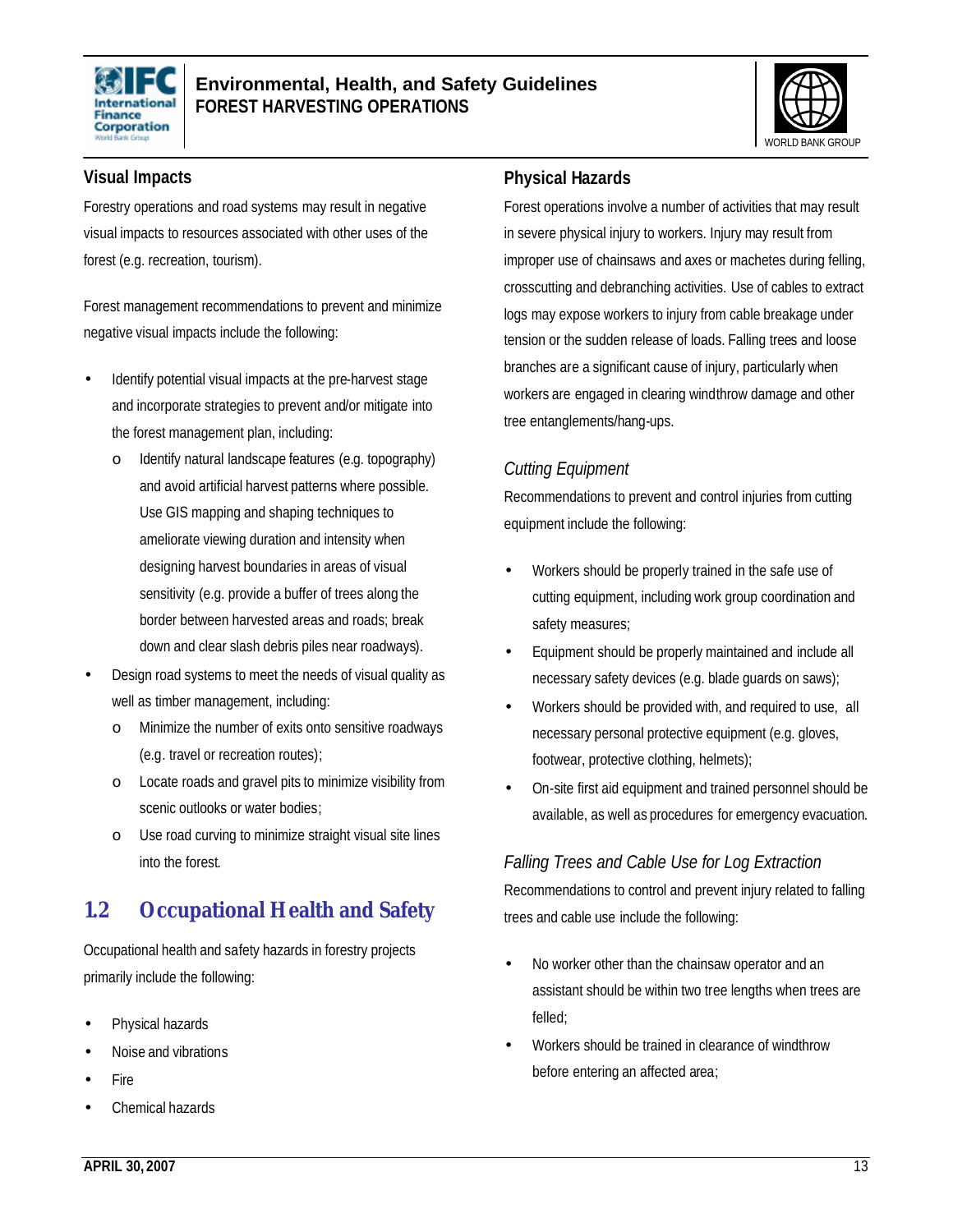



- Hard hats should be worn at all times by workers when working under a forest canopy with a risk of falling branches;
- Where cables under tension are used for extraction of trees, no worker should be within two cable lengths of the closest secured point.

#### *Machinery and Vehicles*

Accidents may occur in connection with the use of machines and vehicles, including tractors and harvesting machinery, and during the transport of workers along poorly maintained roads. Occupational safety and health impacts and controls relating to equipment and vehicle operation and repair are discussed in the **General EHS Guidelines**.

#### *Lone and Isolated Workers*

Forestry operations may necessitate that workers are isolated and out of verbal and line of sight communication with a supervisor, other workers, or other persons capable of providing aid and assistance, for continuous periods exceeding one hour. The worker is therefore at increased risk should an accident or injury occur. Recommendations to manage situations where workers are isolated are discussed in the **General EHS Guidelines**.

#### **Noise and Vibrations**

Chainsaws, vehicles, and other mechanical forestry equipment emit noise at excessive levels. Some logging machinery can subject workers to unsafe levels of vibration leading to workrelated injury to internal organs or hands. Use of vibration limitation devices on chainsaws and in seating designs on harvesting machinery should be implemented. However, as most of noise sources in forestry operations cannot be prevented, control measures should include the use of personal hearing protection by exposed personnel and implementation of work rotation programs to reduce cumulative exposure to

vibration. Additional recommendations on the management of occupational noise are provided in the **General EHS Guidelines.**

#### **Fire**

Wildfires caused by natural events (e.g. lightening strikes) or human error are one of the most significant risks to the profitability and sustainability of forest resources. In natural forests, the opening of the forest canopy by selective logging usually leads to a proliferation of ground level vegetation. This is often accompanied by an increased ignition hazard due to the presence of forestry workers or members of the public who use forestry roads for access.

Prescribed burns may be used as a land management technique to reduce the presence of excessive wood fuel (e.g slash) and decrease wildfire risk; to prepare the land for replanting / seeding; and to provide natural forest regeneration cycles for certain species, in addition to other uses.

Recommended measures to prevent and control risk of forest fire include:

- Development of a fire risk monitoring system;
- Preparation of a formal fire management and response plan supported by the necessary resources and training, including training for workers in the use fire suppression equipment and evacuation. Procedures may include coordination activities with local authorities. Further recommendations for emergency preparedness and response are addressed in the **General EHS Guidelines**;
- Forestry operations should be equipped with fire suppression equipment appropriate for the size of operations and that meets internationally recognized technical specifications (e.g. fire beaters and knapsack sprayers, small portable water pumps and tanks, water tankers and fire fighting aircraft);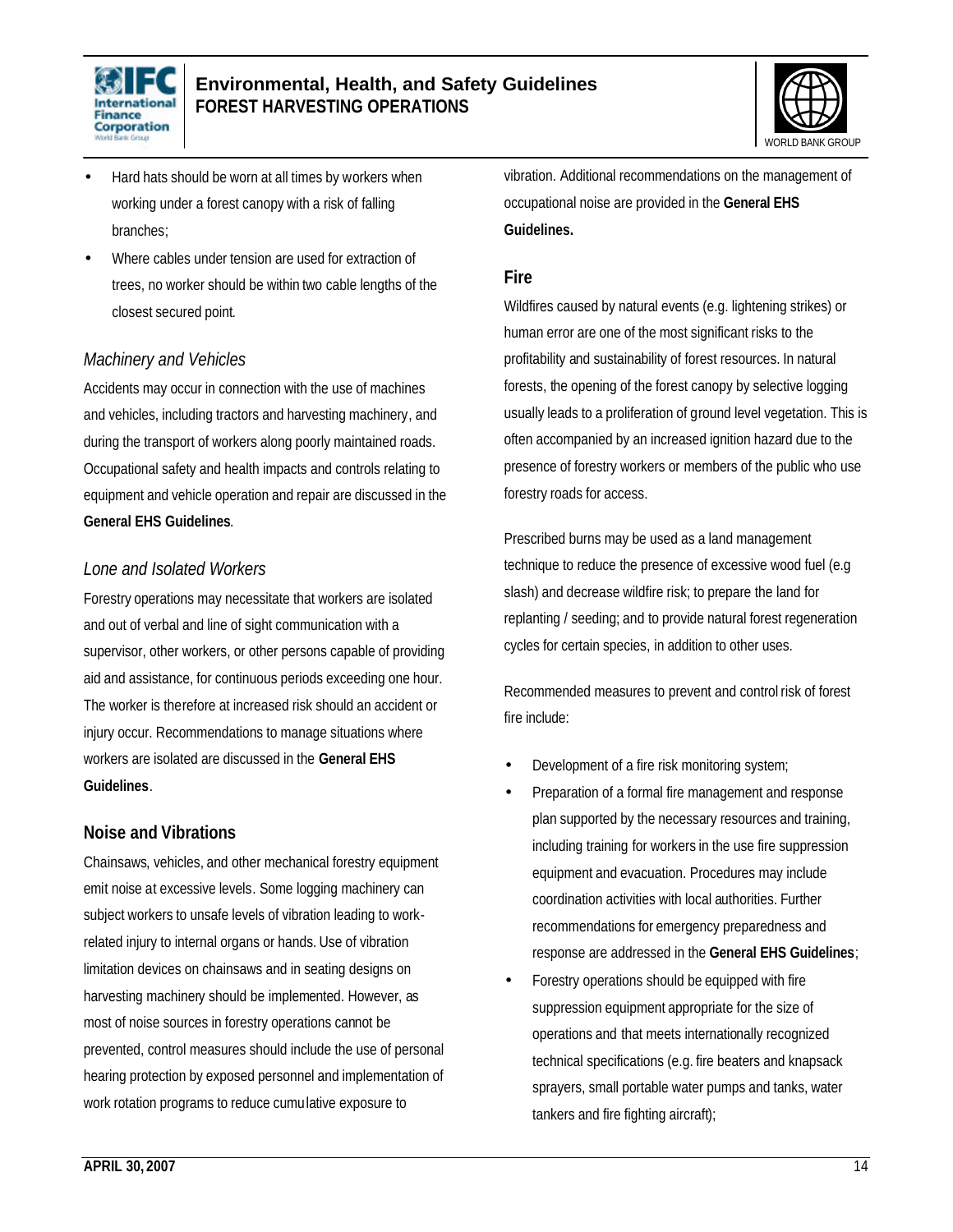



- Undertake regular removal of high-hazard fuel accumulations (e.g. through thinning and prescribed burns). Time thinning and prescribed burns to avoid forest fire seasons. Prescribed burns<sup>21</sup> should adhere to applicable burning regulations, fire suppression equipment requirements, and typically must be monitored by a fire watcher;
- Establishment and maintenance of a network of fuel breaks of less flammable materials or cleared land to slow progress of fires and allow fire-fighting access.

#### **Chemical Hazards**

#### *Exposure to Pesticides*

Occupational health and safety impacts associated with pesticides are similar to those for other hazardous substances, and their prevention and control are discussed in the **General EHS Guidelines**. Potential exposures to pesticides include dermal contact and inhalation during their preparation and application. The effect of such impacts may be increased by climatic conditions, such as wind, which may increase the chance of unintended drift, or high temperatures, which may be a deterrent to the use of personal protective equipment (PPE) by the operator. Recommendations specific to plantation crop production include the following:

- Train personnel to apply pesticides and ensure that personnel have received the necessary certifications,22 or equivalent training where such certifications are not required
- Use pesticides according to the specific label

- Respect post-treatment intervals to avoid operator exposure during reentry to areas with residues of pesticides
- Ensure hygiene practices are followed (in accordance to FAO and PMP) to avoid exposure of family members to pesticides residues.

### **1.3 Community Health and Safety**

Community health and safety hazards in forestry projects primarily include the following:

- Water resources
- Fire
- **Transportation**
- Pesticide exposure

#### **Water Resources**

Communities may be dependent on the surface and ground water resources from forests. Reduction in water quality or quantity caused by forestry operations may affect water supplies needed for drinking, hygiene, and other ecosystem services (e.g. fisheries). Forestry operators should protect water resources by implementing the recommended guidance contained in the Water Quality section of this document. Further guidance on community health and safety related to water resources is provided in the **General EHS Guidelines**.

#### **Fire**

Fires originating in forests may endanger nearby communities. Fire response and management plans should be prepared with the participation of local authorities and potentially affected communities.

#### **Transportation**

Large vehicles carrying heavy forest product loads on major and minor roads that pass through local communities may expose

 $\overline{a}$ <sup>21</sup> Prescribed burning should only be performed after considering potential impacts to air quality and according to the local air quality management requirements.

<sup>&</sup>lt;sup>22</sup> The US EPA classifies pesticides as either "unclassified" or "restricted." All workers that apply unclassified pesticides must be trained according to the Worker Protection Standard (40 CFR Part 170) for Agricultural Pesticides. Restricted pesticides must be applied by or in the presence of a certified pesticide applicator. For more information, see http://www.epa.gov/pesticides/health/worker.htm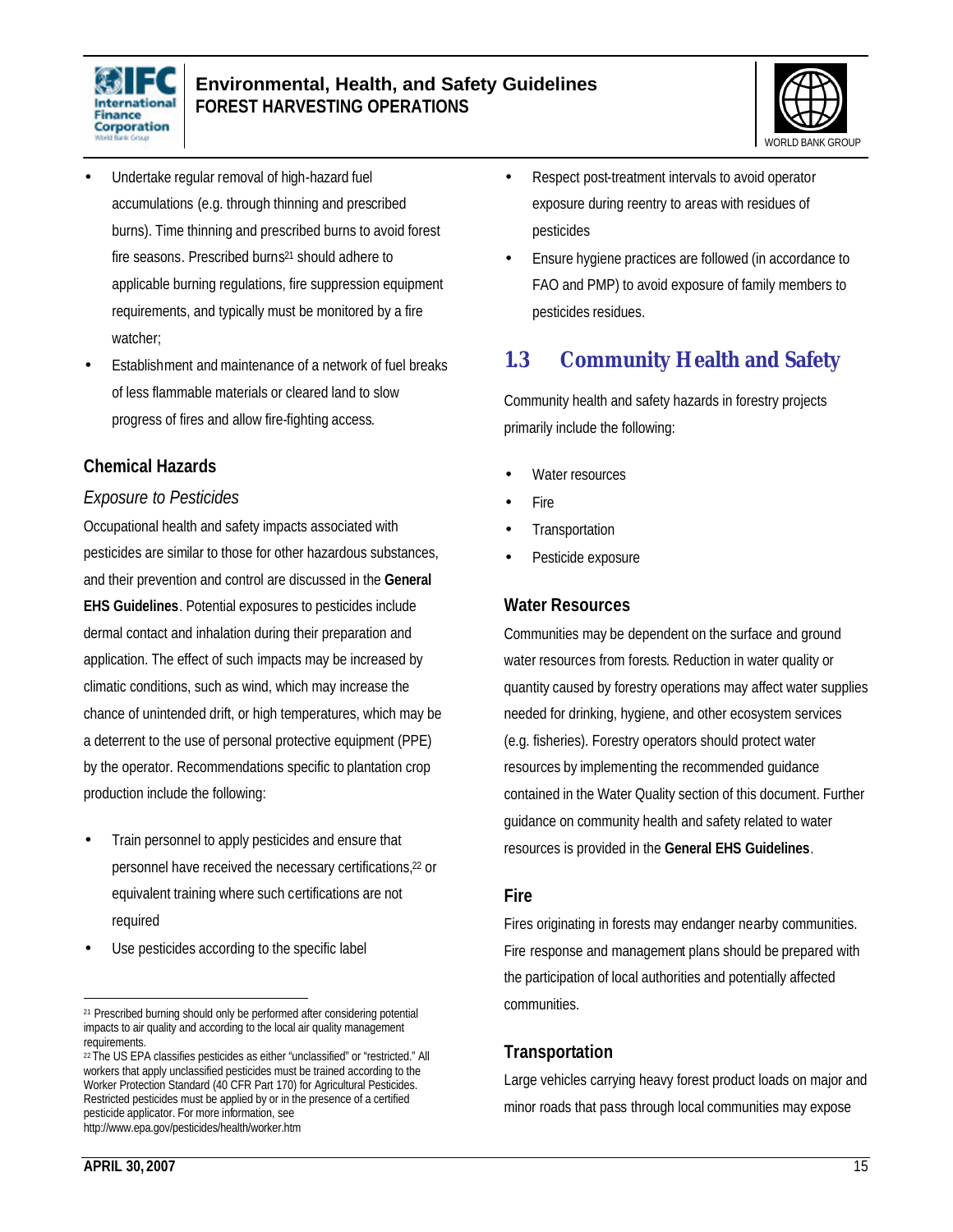



the public to significant risks. Road transport may also lead to other impacts on communities such as unacceptable levels of dust and noise disturbance. Recommendations to prevent and control transportation hazards, including traffic safety, dust suppression, noise mitigation, and transport of dangerous goods, are discussed in the **General EHS Guidelines**.

#### **Pesticide Exposure**

Where pesticides are used on a large-scale, accidental spraying of local property may expose the public to unacceptable pesticide concentrations. Pesticides may affect community health in the same ways that they affect individual operators (see Occupational Health and Safety), through dermal contact or through inhalation of such chemicals as a result of application. The potential for community exposure to pesticides in the environment may be considerably influenced by climatic conditions, such as wind velocity, while the potential for exposure to residual levels in post-harvest products may depend on adherence to pesticide use instructions. There may also be a risk to the community caused by dermal contact with residues in containers, packaging, etc. Improper disposal of containers used for transporting and storing pesticides is an additional risk when communities may reuse them, for example, for drinking water.

Recommendations to control and prevent pesticide exposure include the following:

- Avoid the aerial application of pesticides, whenever feasible;
- Use biological or safe products, whenever feasible;
- Implement a system to warn neighboring communities of the application of pesticides in the forest;
- Pesticides should not be applied close to watercourses;
- Clean (e.g., a triple rinse or pressure technique) and dispose of (e.g., through crushing, shredding, or return to suppliers) pesticide packaging and containers to ensure

that they are not subsequently used as containers for food or drinking water.

## **2.0 Performance Indicators and Monitoring**

#### **2.1 Environment**

#### **Emissions and Effluent Guidelines**

The forestry sector does not typically give rise to significant point source air emissions or effluents. Where dust or potentially contaminated water runoff exists, site operations should comply with principles and guidelines described in the **General EHS Guidelines** to meet ambient air and surface water quality guidelines.

#### **Environmental Monitoring**

Environmental monitoring programs for this sector should be implemented to address all activities that have been identified to have potentially significant impacts on the environment, during normal operations and upset conditions. Environmental monitoring activities should be based on direct or indirect indicators applicable to the particular project. Potential monitoring indicators include yield of forest products harvested and growth / regeneration rates of the forest, invasive species incursions, and, in addition, total suspended solids and turbidity for off-site runoff.

Monitoring frequency should be sufficient to provide representative data for the parameter being monitored. Monitoring should be conducted by trained individuals following monitoring and record-keeping procedures and using properly calibrated and maintained equipment. Monitoring data should be analyzed and reviewed at regular intervals and compared with the operating standards so that any necessary corrective actions can be taken. Additional guidance on applicable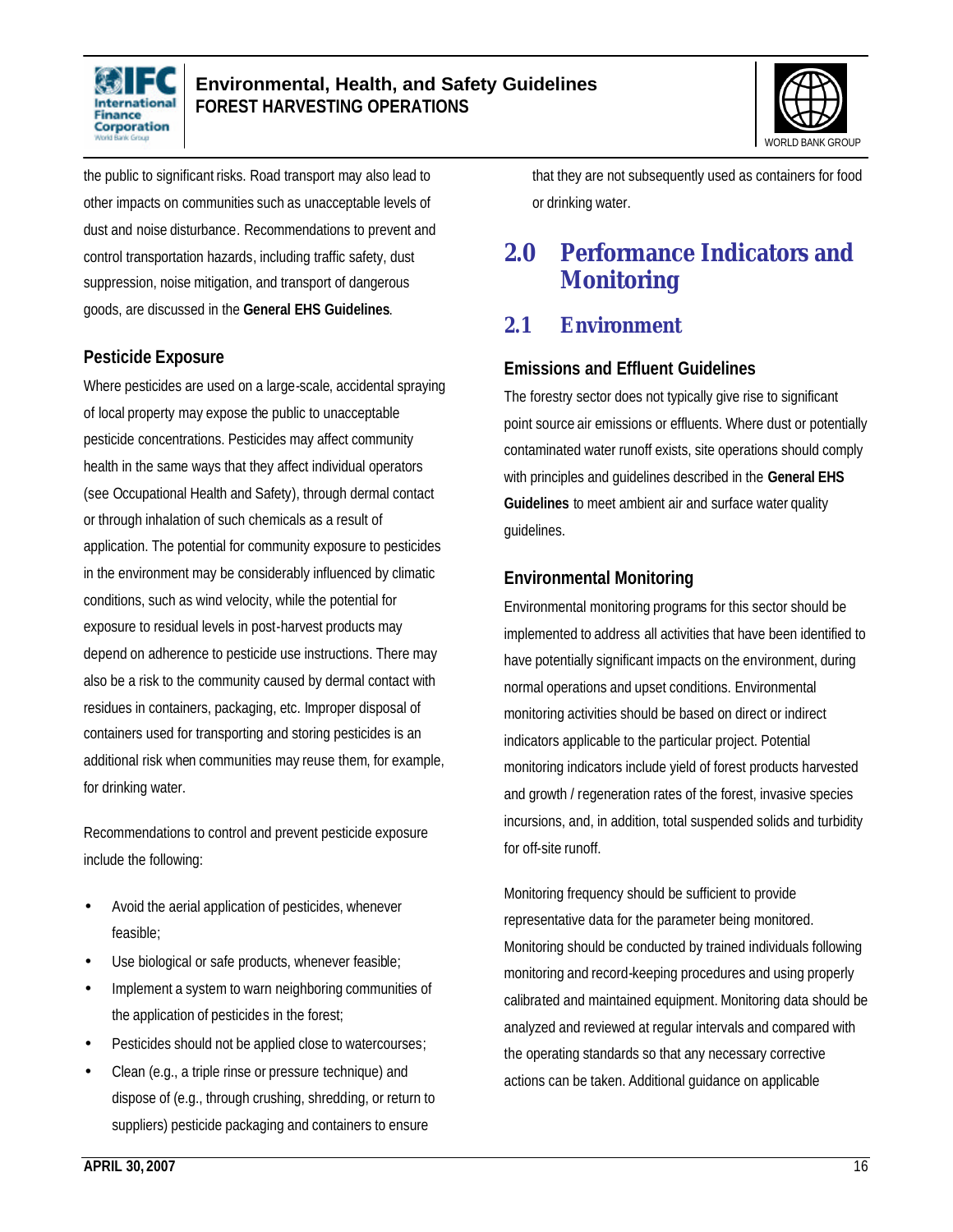



sampling and analytical methods for emissions and effluents is provided in the **General EHS Guidelines**.

# **2.2 Occupational Health and Safety**

#### **Occupational Health and Safety Guidelines**

Occupational health and safety performance should be evaluated against internationally published exposure guidelines, of which examples include the Threshold Limit Value (TLV®) occupational exposure guidelines and Biological Exposure Indices (BEIs®) published by American Conference of Governmental Industrial Hygienists (ACGIH),23 the Pocket Guide to Chemical Hazards published by the United States National Institute for Occupational Health and Safety (NIOSH),<sup>24</sup> Permissible Exposure Limits (PELs) published by the Occupational Safety and Health Administration of the United States (OSHA),25 Indicative Occupational Exposure Limit Values published by European Union member states,<sup>26</sup> or other similar sources.

#### **Accident and Fatality Rates**

Projects should try to reduce the number of accidents among project workers (whether directly employed or subcontracted) to a rate of zero, especially accidents that could result in lost work time, different levels of disability, or even fatalities. Facility rates may be benchmarked against the performance of facilities in this sector in developed countries through consultation with published sources (e.g. US Bureau of Labor Statistics and UK Health and Safety Executive)<sup>27</sup>.

#### **Occupational Health and Safety Monitoring**

The working environment should be monitored for occupational hazards relevant to the specific project. Monitoring should be designed and implemented by accredited professionals<sup>28</sup> as part of an occupational health and safety monitoring program. Facilities should also maintain a record of occupational accidents and diseases and dangerous occurrences and accidents. Additional guidance on occupational health and safety monitoring programs is provided in the **General EHS Guidelines**.

 $\overline{a}$ <sup>23</sup> Available at: http://www.acgih.org/TLV/ and http://www.acgih.org/store/

<sup>24</sup> Available at: http://www.cdc.gov/niosh/npg/

<sup>25</sup> Available at:

http://www.osha.gov/pls/oshaweb/owadisp.show\_document?p\_table=STANDAR DS&p\_id=9992

<sup>26</sup> Available at: http://europe.osha.eu.int/good\_practice/risks/ds/oel/

<sup>27</sup> Available at: http://www.bls.gov/iif/ and

http://www.hse.gov.uk/statistics/index.htm

<sup>28</sup> Accredited professionals may include Certified Industrial Hygienists, Registered Occupational Hygienists, or Certified Safety Professionals or their equivalent.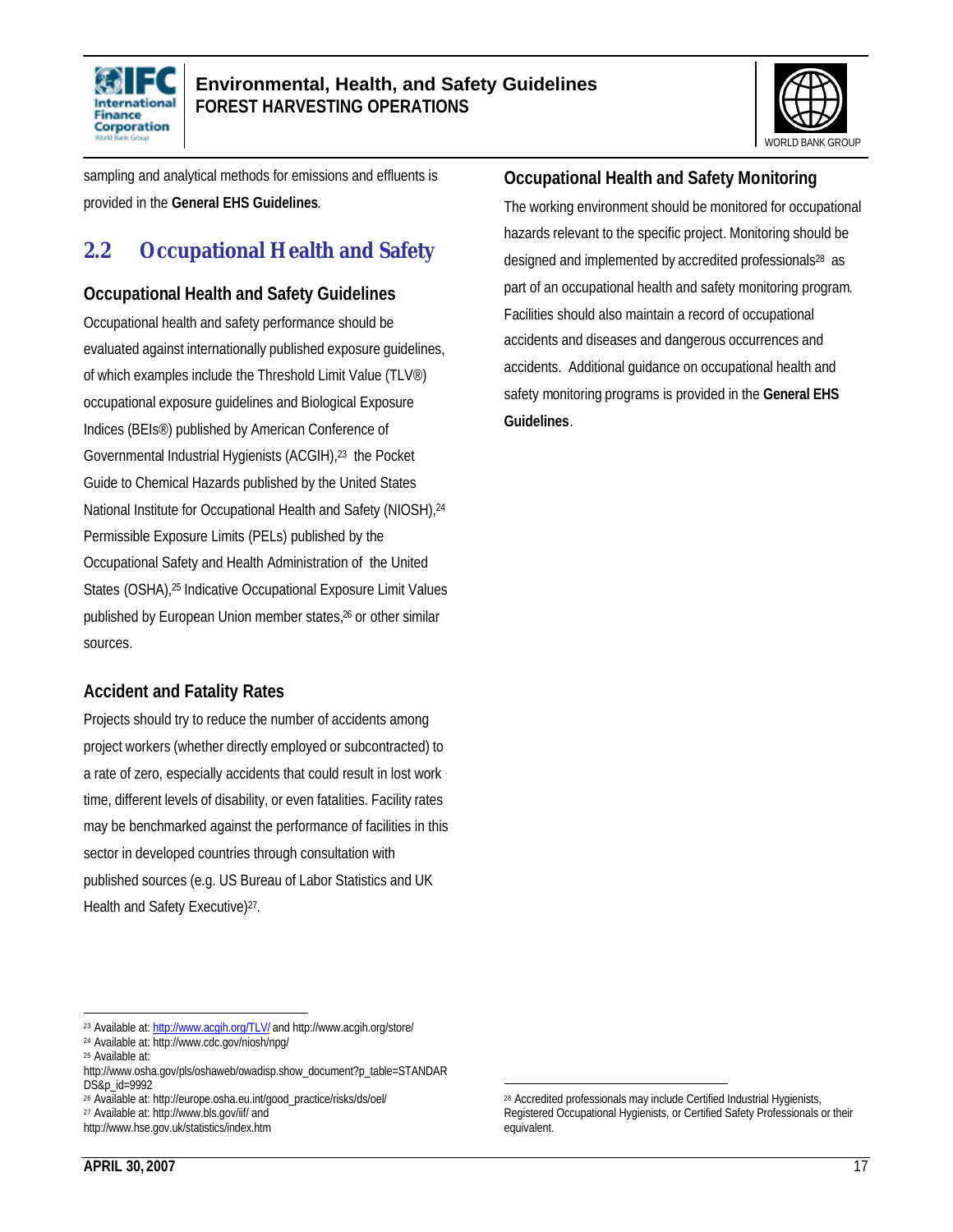



# **3.0 References and Additional Sources**

Bertault, J.G. and P. Sist. 1997. An experimental comparison of different harvesting intensities with reduced-impact and conventional logging in East Kalimantan. Forest Ecology and Management 94(1-3): 209-218.

Bowyer J., J. Howe, P. Guillery, and K. Fernholz. 2005. Reduced Impact Logging: A Lighter Approach to Harvesting in The World's Tropical Forests. Minneapolis, MN: Dovetail Partners Inc. Available at http://www.dovetailinc.org/DovetailRIL0805.html

Chutter, M. 1994. The rapid biological assessment of stream and river water quality by means of the macroinvertebrate community in South Africa. In M.C. Uys (ed.), Classification of rivers and environmental health indicators. Proceedings of a joint South African / Australian workshop, February 7-14, Cape Town, South Africa. Water Research Commission Report No. TT 63/94.

Center for International Forestry Research (CIFOR) and Food and Agriculture Organization of the United Nations (FAO). 2005. Forests & Floods: Drowning in fiction or thriving on facts? Bangkok: FAO and Bogor: CIFOR. Available at http://www.fao.org/documents/

Cochrane, M. et al. 1999. Positive feedbacks in the fire dynamics of closed canopy tropical forests. Science, 284, 1832 – 1835.

Day J. 2000. Biomonitoring: Appropriate Technology for the 21st Century. Proceedings of the 1st WARFSA/Waternet Symposium: Sustainable use of Water Resources, Maputo, 1-2 November, 2000.

Dickens C.W.S. and P.M. Graham. 2002. The South African Scoring System (SASS) Version 5 Rapid Bioassessment Method for Rivers. African Journal of Aquatic Science. 27:1-10.

Elias, G. Applegate, K. Kartawinata, Machfudh and A. Klassen. 2001. Reduced Impact Logging Guidelines For Indonesia. Bogor, Indonesia: CIFOR. Available at http://www.cifor.cgiar.org/Publications/books

Evans J. and J. Turnbull. 2004. Plantation Forestry in the Tropics. 3rd Edition. Oxford: Oxford University Press.

Food and Agriculture Organization (FAO). 1996. FAO Model Code of Forest Harvesting Practice. Rome: FAO. Available at: http://www.fao.org/documer

FAO. 2003. The status of invasiveness of forest tree species outside their natural habitat: a global review and discussion paper. Forest Health and Biosecurity Working Paper FBS/3E. Forestry Department. Rome: FAO. Available at http://www.fao.org/documents/

FAO. 2002c. International Code of Conduct on the Distribution and Use of Pesticides (revised version November 2002). Rome: FAO. Available at http://www.fao.org/WAICENT/FAOINFO/AGRICULT/AGP/AGPP/Pesticid/Code/ Download/Code.doc

FAO. 1999. Asia – Pacific Forestry Commission, Code of Practice for Harvesting in Asia – Pacific. Rome: FAO. Available at: www.fao.org/docrep/004/ac142e/ac142e00.htm

Forest Industry Environmental Committee. 2002. Environmental Guidelines for Commercial Forestry Plantations in South Africa. Rivonia: Forestry South Africa.

Hamer K.C., J.K. Hill, S. Benedick, N. Mustaffa, T.N. Sherratt, M. Maryati and V.K. Chey. 2003. Ecology of Butterflies in natural and selectively logged forests of northern Borneo: the importance of habitat heterogeneity. J. Appl. Ecol. 40, 150-162.

International Finance Corporation (IFC). 2006. Performance Standard 6: Biodiversity Conservation and Sustainable Natural Resource Management. Washington, DC: IFC. Available at http://www.ifc.org/envsocstandards

IFC. 2006. Performance Standard 3: Pollution Prevention and Abatement. Washington, DC: IFC. Available at http://www.ifc.org/envsocstandards

High Conservation Value Resource Network, http://www.hcvnetwork.org/

Hill J.K., K.C. Hamer, M.M. Dawood, J. Tangah and V.K. Chey. 2003. Interactive effects of rainfall and selective logging on a tropical forest butterfly in Sabah, Borneo. J. Trop. Ecol. 19: 1-8.

Hughes, C.E. 1995. Protocols for plant introductions with particular reference to forestry: changing perspectives on risks to biodiversity and economic development. In C.H. Stirton, ed. Weeds in a changing world. British Crop Protection Council (BCPC) Symposium Proceedings No. 64, pp. 15–32. Farnham: BCPC.

International Labor Organisation (ILO). 1996. Recording and Notification of Occupational Accidents and Diseases. An ILO Code of Practice. Geneva: ILO. Available at

http://www.ilo.org/public/english/protection/safework/cops/english/index.htm

ILO. 1998. Safety & Health in forestry work. An ILO code of practice. Geneva: ILO. Available at

http://www.ilo.org/public/english/protection/safework/cops/english/index.htm

ILO SafeWork Bookshelf. Encyclopaedia of Occupational Health and Safety. Wood Harvesting. Available at http://www.ilo.org/encyclopaedia/

Jennings S. and J. Jarvie. 2003. A Sourcebook for Landscape Analysis of High Conservation Value Forests. Version 1. Oxford: Proforest. Available at http://www.proforest.net/publications

Jennings S., R. Nussbaum, N. Judd, and T. Evans. 2003. The High Conservation Value Forest Toolkit. Edition 1. Oxford: Proforest. Available at http://www.proforest.net/publications

Matthews J.D. 1989. Silvicultural Systems. Oxford: Oxford University Press.

Noordwijk M., J.G. Poulsen and P.J. Ericksen. 2004. Quantifying off site effects of land use change: filters flows fallacies. Agriculture, Ecosystems & Environment. 104: 19-34

Nussbaum R. and M. Simula. 2005. The forest certification handbook. 2nd Edition. London: Earthscan.

Nussbaum, R., I. Gray and S. Higman. 2003. Modular Implementation and verification (MIV): a toolkit for the phased application of forest management standards and certification. Oxford: Proforest.

Palmer R.W. and E.D. Taylor. 2004. The Namibian Scoring System (NASS) Version 2: Rapid Bioassessment for rivers. African Journal of Aquatic Science. 29: 229-234.

Richardson, D.M. and S.I. Higgins. 1998. Pines as invaders in the southern hemisphere. In D.M. Richardson, ed. Ecology and biogeography of Pinus, pp. 450–473. Cambridge: Cambridge University Press.

Richardson, D.M. 1998. Forestry trees as invasive aliens. Conservation Biol.,12(1): 18–26.

Richardson, D.M., I. A.W. Macdonald and G.G. Forsyth. 1989. Reductions in plant species richness under stands of alien trees and shrubs in the fynbos biome. South African Forestry J., 149: 1–8.

Richardson, D.M., P. Pysek, M. Rejmánek, M.G. Barbour, F.D. Panetta, and C.J. West. 2000. Naturalization and invasion of alien plants: Concepts and definitions. Diversity and Distributions, 6(2): 93–107.

Sist P., D. Dykstra and R. Fimbel. 1998. Reduced-Impact Logging Guidelines for Lowland and Hill Dipterocarp Forests in Indonesia. Occasional Paper No. 15. Bogor: CIFOR.

Sist, P., R. Fimbel, D. Sheil, R. Nasi and M-H. Chevallier. 2003. Towards sustainable management of mixed dipterocarp forests of South-east Asia: moving beyond minimum diameter cutting limits. Environmental Conservation 30(4): 364-374.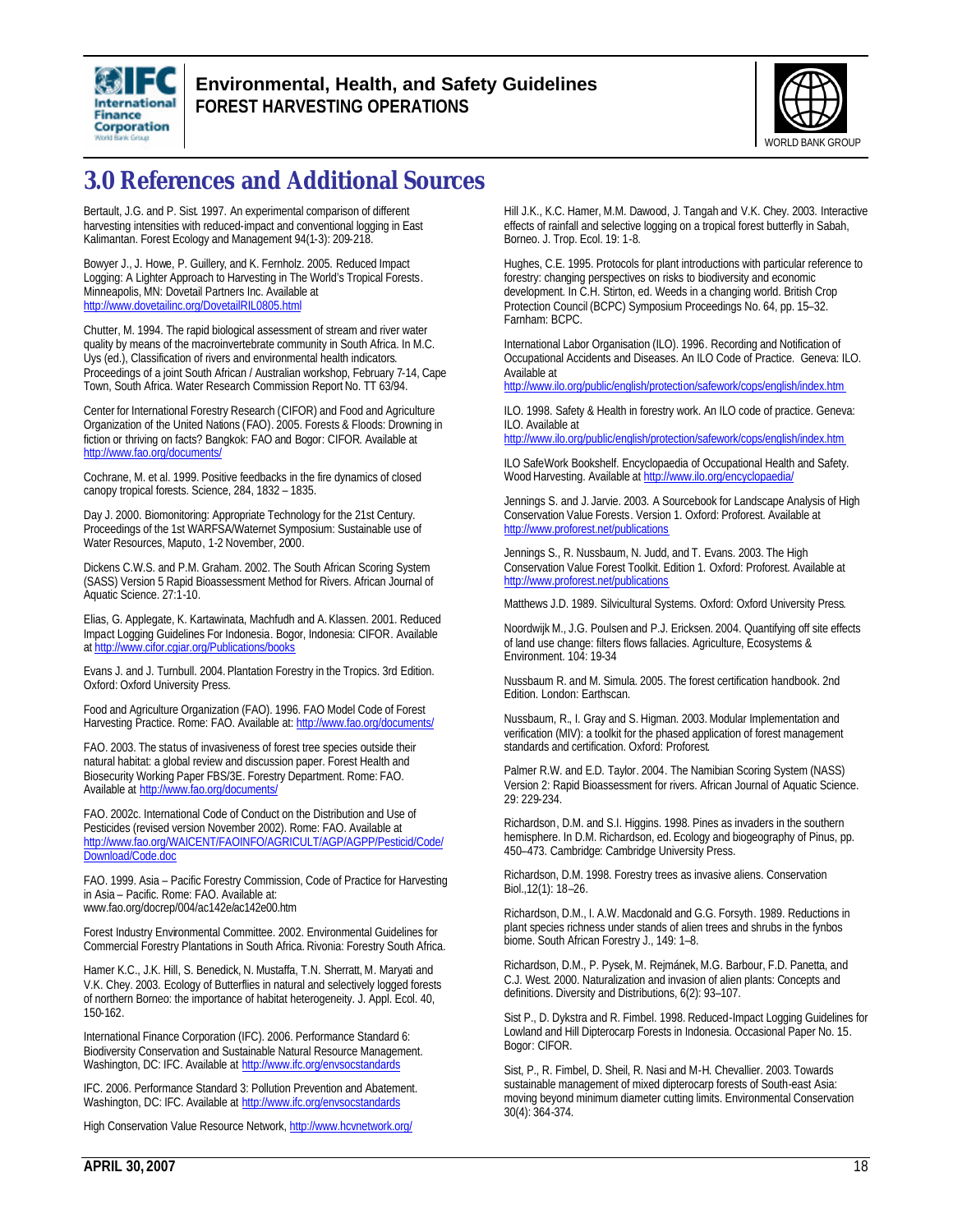



South Africa Department of Water Affairs and Forestry (DWAF). 2000. Water Conservation and Demand Management Strategy for the Forest Sector in South Africa. Pretoria: DWAF.

Stockholm Convention on Persistent Organic Pollutants (POPS). Available at http://www.pops.int/

Tucker, K., and D.M. Richardson. 1995. An expert system for screening potentially invasive alien plants in fynbos. Journal of Environmental Management, 44: 309-338.

United States (US) Environmental Protection Agency (EPA). 2006. 40 CFR Part 170: Worker Protection Standard for Agricultural Pesticides. Available at http://www.epa.gov/pesticides/safety/workers/PART170.htm

van Wilgen B.W., D.M. Richardson, D.C. le Maitre, C. Marais and D. Magadlela 2001. The economic consequences of alien plant invasions: examples of impacts and approaches to sustainable management in South Africa. Environment, Development and Sustainability 3: 145–168, 2001.

Wisconsin Department of Natural Resources (WDNR). 2003. Division of Forestry. Wisconsin Forest Management Guidelines. PUB-FR-226 2003. Madison, WI: WDNR. Available at

http://www.dnr.state.wi.us/ORG/LAND/forestry/publications/Guidelines/toc.htm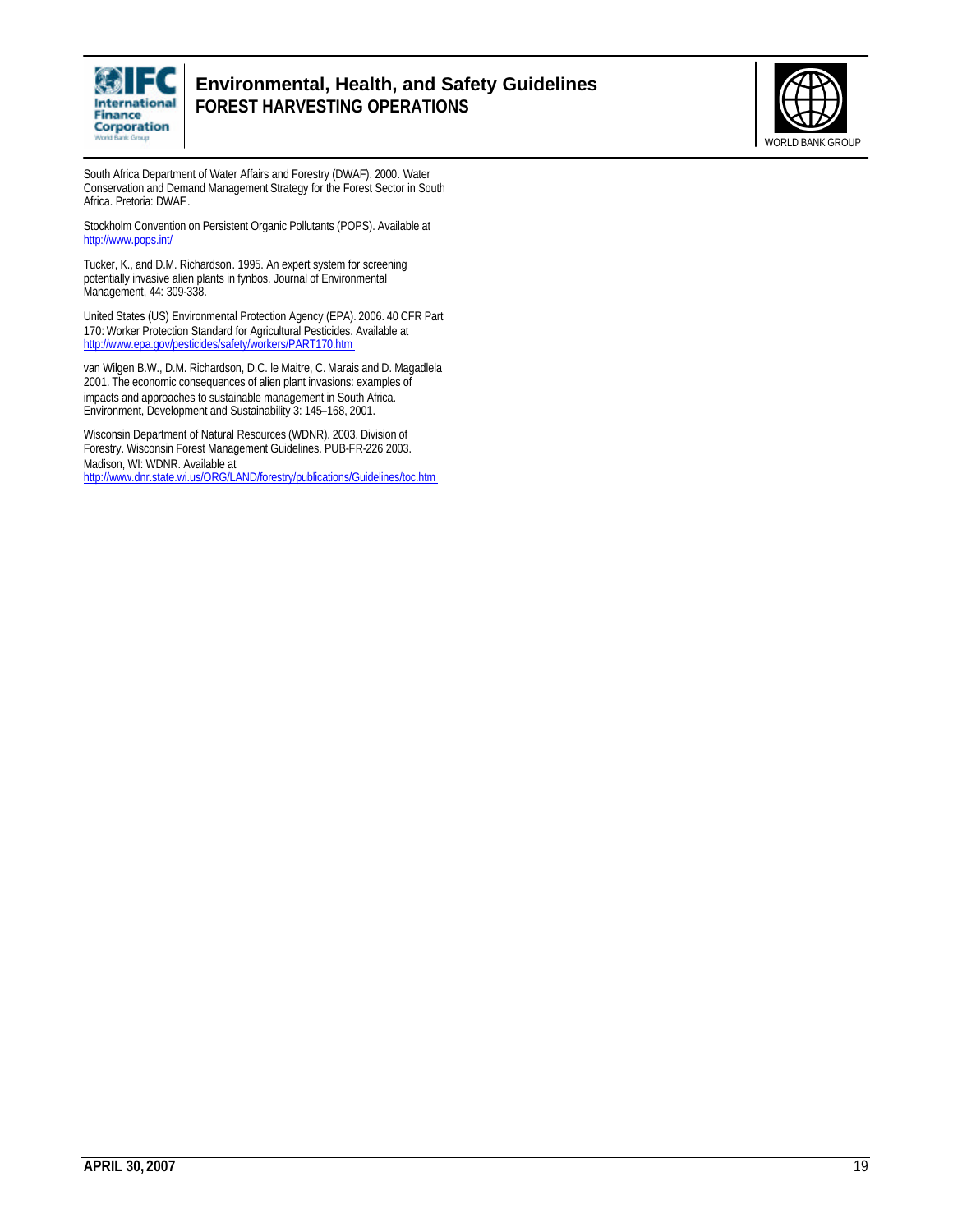



# **Annex A: General Description of Industry Activities**

The forest management sector is dedicated to the production of roundwood timber primarily for inputs into industrial processes. The forestry sector can be divided broadly into two segments, plantation and natural forests. Plantation forests replace the native vegetation, often with exotic species. Plantation forests are managed and generally produce round timber at rates of between 5 and 30 cubic meters per hectare per year (m<sup>3</sup> /ha/yr). Natural forests are typically harvested selectively and produce timber at rates between 0.01 and 5 m<sup>3</sup>/ha/yr.

Forests provide a number of ecosystem services including fresh water, food, timber, fuel, fiber, biodiversity regulation, nutrient cycling, air quality and climate regulation, recreational opportunities, tourism resources, among others.

Investments in forest management are likely to be associated with specific processing plants with a high demand for raw material. Therefore, forest management may cover large areas. Typically, the area under management is increased year by year as the project progresses. However, impact identification and mitigation should consider the final area under management necessary to supply the industry demand.

In almost all cases, final harvest requires the use of heavy machinery to extract the trees. In plantation systems, individual stems usually weigh less than one ton but in natural forest stems of in excess of 20 tons are handled occasionally.

Forests have a variety of ancillary activities necessary to their operation but which often happen off-site. These include areas for vehicle maintenance and other workshops and nurseries for the propagation of seedlings for replanting. These sites are often characterized by heavier uses of chemicals, oils, and fuels.

Forest management is an outdoor activity which requires people to work out of doors in all weathers and climates in difficult terrain and using dangerous equipment.

#### **Plantation Forest Management**

Plantation forests are typically characterized by even aged stands of a single species. These stands are typically in the range of 10-100ha, however large stands of up to 3000ha are possible. Forest estates vary in size from a few thousand hectares up to tens of thousands of hectares. Forest estates often have multiple stands of different species in order to maximize the productivity of the sites and to provide a mix of products to the market. Stands on the estate have a mixture of ages in order to provide for a constant flow of roundwood to the market. Plantations are characterized by intensive silvicultural<sup>29</sup> operations throughout the life of the stand and stands are generally clear felled at the end of rotation. Silvicultural operations may include all or some of the following activities:

- Site cultivation
- **Fertilization**
- Chemical or manual weed suppression
- **Thinning**
- Pruning
- Intermediate harvesting
- Final felling
- Since the system is based on even aged stands, large areas may be left without forest cover for some years during the regeneration phase.

 $\overline{a}$ 29 Care and cultivation of forest trees